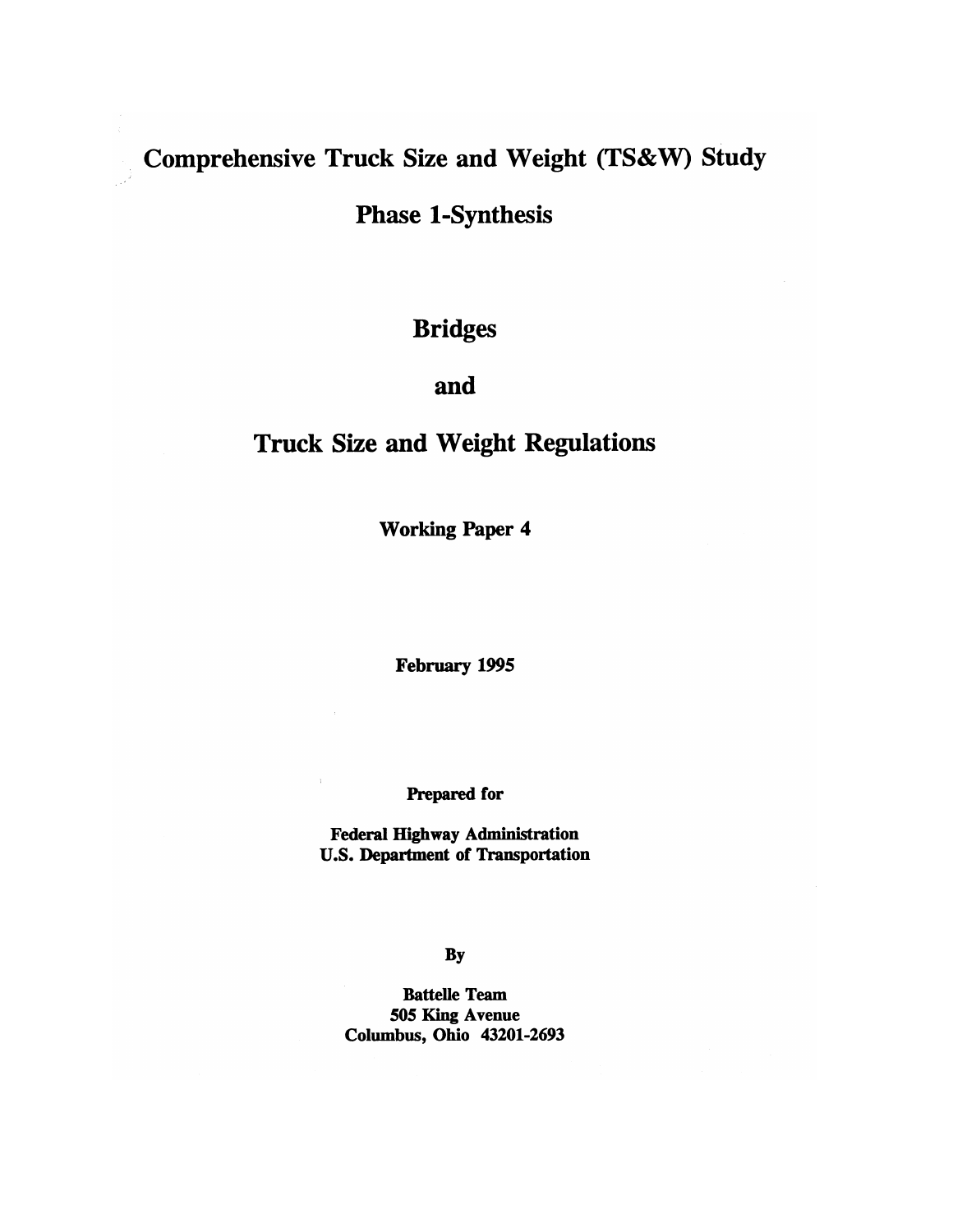### **Comprehensive Truck Size and Weight (TS&W) Study**

**Phase 1—Synthesis**

# **Working Paper 4—Bridges and TS&W Regulations**

#### **1.0 Technical Relationships of Policy Consequence Concerning Bridges**

#### **1.1 Bridge Design Considerations**

Most highway bridges in the United States were designed according to the provisions of the American Association of State Highway and Transportation Officials (AASHTO). The AASHTO bridge specifications provide traffic-related loadings to be used in the development and testing of bridge designs, as well as other detailed requirements for bridge design and construction.

A key task of the bridge designer is the selection of bridge members that are sufficiently sized to support the various loading combinations the structure may carry during its service life. These include dead load (the weight of the bridge itself), live load (the weights of vehicles using the bridge), wind, seismic, and thermal forces. The relative importance of these loads depends upon the types of materials used in construction, anticipated traffic, climate, and environmental conditions. For a short bridge (for example, span length of 40 feet), about 70 percent of the load-bearing capacity of the main structural members may be required to support the traffic-related live load while the remaining 30 percent supports the weight of the bridge itself. For a long bridge (for example, span length of 1,000 feet), only about 25 percent of the load-bearing capacity of the main structural members may be required to support the live load while the remaining 75 percent supports the weight of the bridge itself.

In evaluating the effects of changes in truck size and weight limits on bridges, both overstress and fatigue should be considered. Overstress creates the possibility of severe damage and possible collapse caused by a single extreme loading event. Fatigue produces the cumulative damage caused by thousands and even millions of load passages, which can damage key elements of a bridge.

For overstress, the loading event that governs bridge capacity in most instances is two or more heavy trucks on the bridge simultaneously. The probability of occurrence of a multiple-presence phenomenon can be evaluated by simulation and

Much of this background discussion is drawn from TRB Special Report 225, *Truck Weight* <sup>1</sup> *Limits: Issues and Options*, and from DOT Section 161 Report, *An Investigation of Truck Size and Weight Limits*.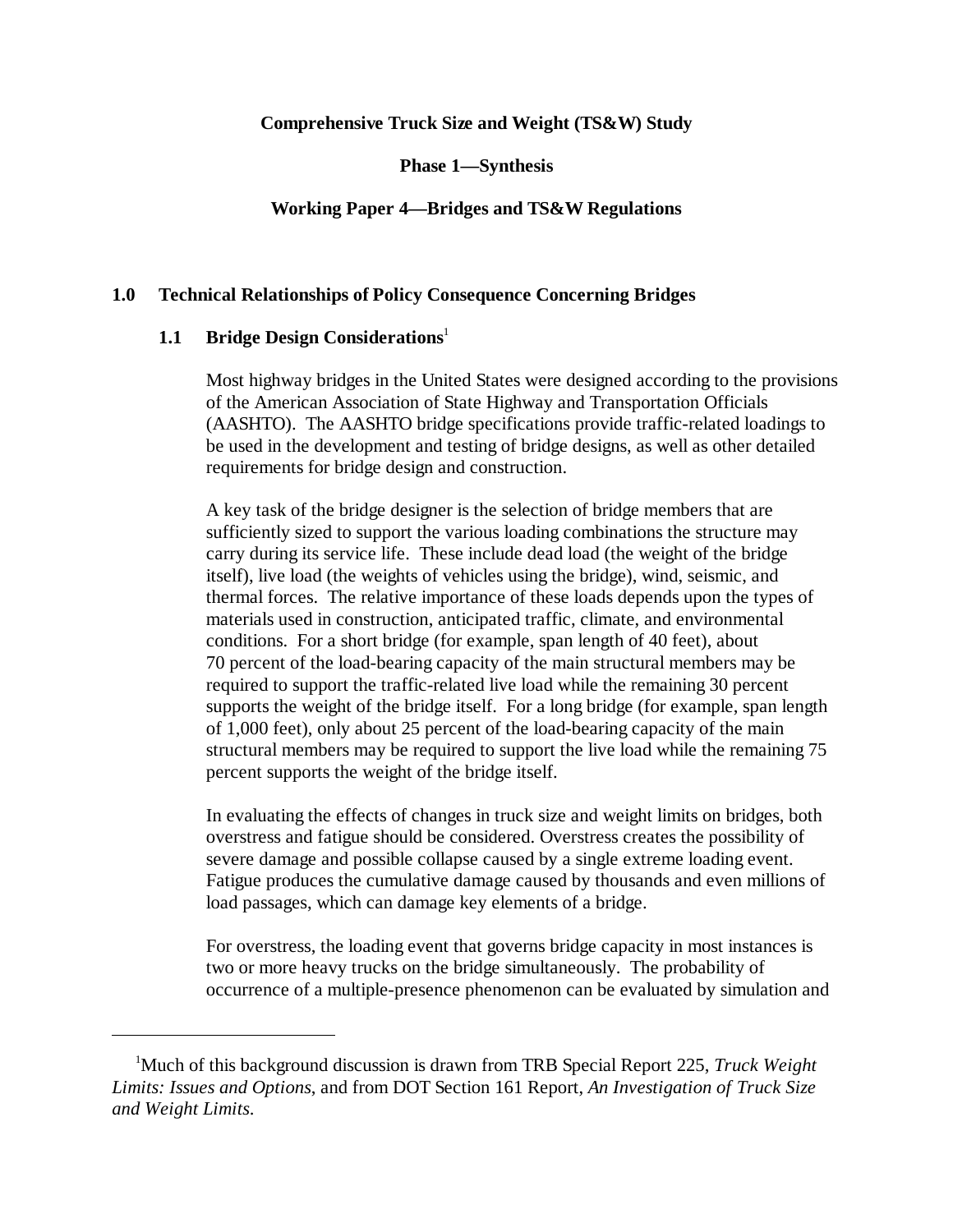depends on the frequency of occurrence of heavy vehicles. As the number of heavy vehicles increases, there is a higher likelihood of a "critical" load event in which several heavy vehicles are on the bridge simultaneously. Dynamic impact, which varies with speed and roadway roughness, and the distribution of loads, which varies with the position of the truck on the bridge, also affect bridge response. Overall, the critical loading event is usually two or more heavy vehicles present on the bridge with unfavorable dynamic and load distribution conditions. Typically, bridge engineers plan for the rare loading event by taking a load model similar to the legal loading and magnifying it to represent a rare combination of multiple presence of overloads, impacts, and load distribution. This magnification of the legal loading is reflected in the safety factor, which is selected so that there is only a very small probability that a loading will be reached within the design life of a bridge that exceeds its load capacity.

The methods used by bridge engineers to calculate stresses in bridges caused by a given loading also are necessarily conservative, and therefore the actual measured stresses are generally much less than the calculated stresses. A margin of safety is necessary because

- The materials used in construction are not always completely consistent in size, shape, and quality
- The effects of weather and the environment are not always predictable
- Users of the highway on occasion violate truck size and weight laws.

Some of the added margins of safety used by bridge engineers in the past have been eroded in recent constructions. Use of new design procedures and computer-aided engineering and design has enabled more precise analysis of load effects and the selection of lowest size bridge members and configurations. The competition between steel and concrete has led each group to foster lower costs for their own material. For example, many designs now proposed for steel reduce the conservativeness by reducing the number of members and increasing the girder spacings. This suggests that we must be prepared to settle on good load models and regulations now because we cannot rely in the future on large margins of safety to cover more load increases.

Bridge engineers must be concerned not only with overstress due to a single extreme loading event, but also with fatigue life considerations caused by repetitive loadings. Each truck crossing produces one or more stress cycles in bridge components, which use up a portion of the components' fatigue lives. The occurrence of a fatigue failure is signaled by cracks developing at points of high stress concentration. The magnitude of stress depends on vehicle weight and the size of the bridge component. Generally, only steel bridges are susceptible to fatigue, although some studies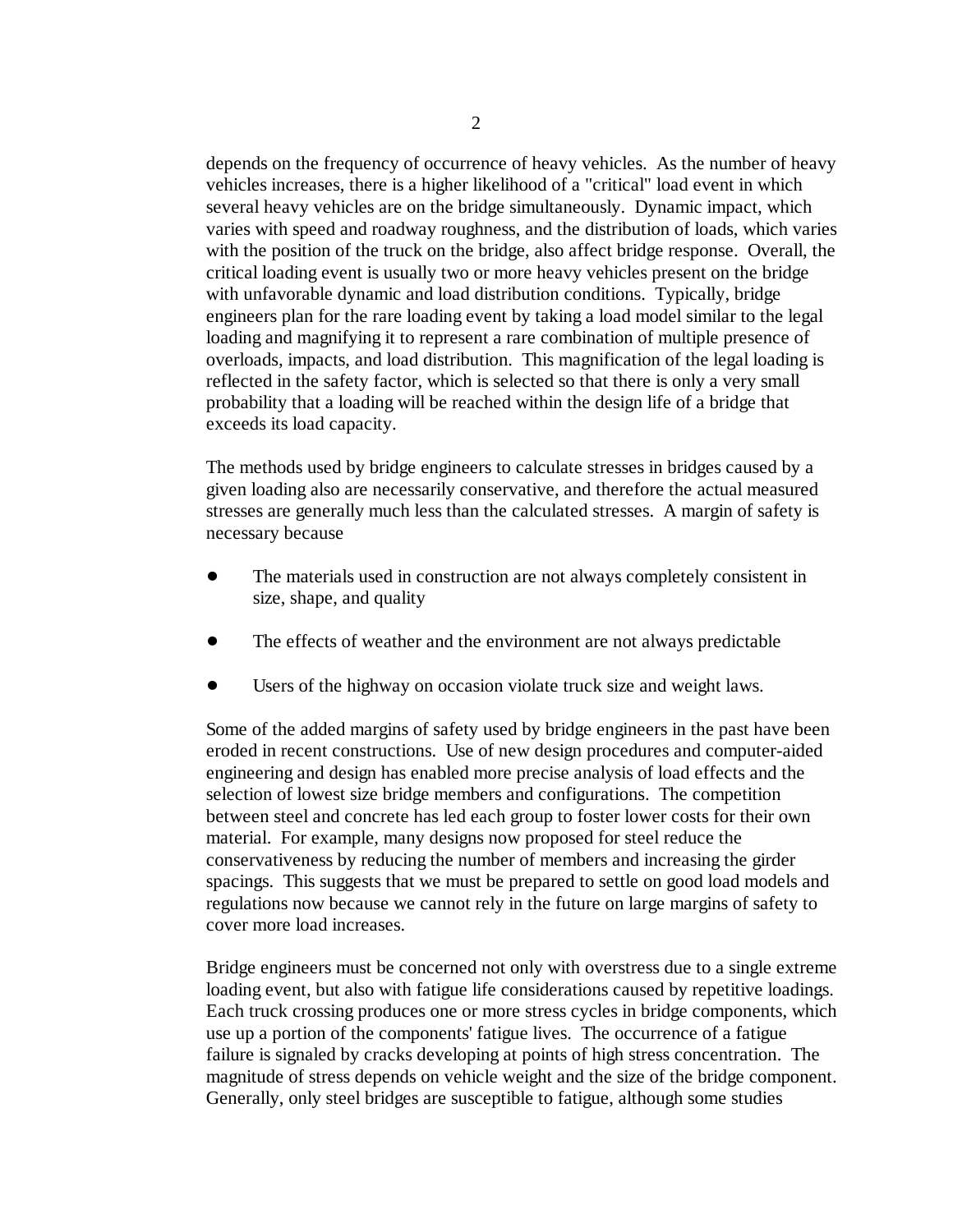suggest that commonly used prestressed concrete spans, if overloaded, are also susceptible to fatigue damage. The governing damage law for steel components has a third-power relationship between stress and damage, so that a doubling of stress causes an eight-fold increase in damage (Fisher 1977). The consequences of a fatigue failure in steel bridges depend on whether there are multiple load paths.

Bridge details that are particularly susceptible to fatigue include weld connections in tension zones, pin and hanger assemblies, and cover plates on the bottom flanges of steel beams. AASHTO specifications give different allowable fatigue stresses for different categories of detail. Moses (1989) notes that these fatigue rules were only initiated in the mid-1960's, so many older bridges were never checked during their original design for fatigue life. He notes further that the AASHTO fatigue rules apply to welded and bolted details with stresses induced directly by load passages. Many fatigue failures result from stresses induced indirectly by the distortion of the structure due to poor design details or unforeseen restraints. Most steel cracks reported to date probably fall into this category of distortion induced. Some of the worst detailing can be removed by repair and retrofit.

The literature includes somewhat conflicting assessments regarding the effects of truck traffic on bridge decks. James (1987) found that the effects of overloads on decks are the most significant manifestation of truck-related damage to concrete bridges, that "the most important deck damage mechanisms are transverse and longitudinal cracking", that "reinforced concrete decks on steel I-beams are more susceptible to damage of this type than are decks on prestressed girders", and that "corrosion of reinforcement is intensified by the increased cracking caused by overloaded vehicles, and spalling of concrete cover resulting from reinforcing steel corrosion is certainly accelerated by traffic".

James' conclusions regarding the significance of damage to bridge decks are not accepted by many bridge engineers. In discussing bridge life in relation to cyclic traffic loadings, Moses (1989) notes that "there is a considerable factor of safety in decks", that "the multi-billion dollar deck replacement program is mostly related to environmental damage (i.e., salt) which corrodes deck steel", and that "the schedule for deck replacement is usually not affected by deck loading". Several agencies (including Ontario and New York) are in fact reducing the amount of steel reinforcing in the deck to improve durability. This indicates that environmental factors including salt are a major problem in bridge decks. Procedures for correcting deck problems include using less steel, better protection for the steel such as epoxy coating or galvanizing, waterproof membranes, denser concrete, and better construction control. Thus, while traffic loadings may have some effect on bridge deck durability, environmental factors are also of concern.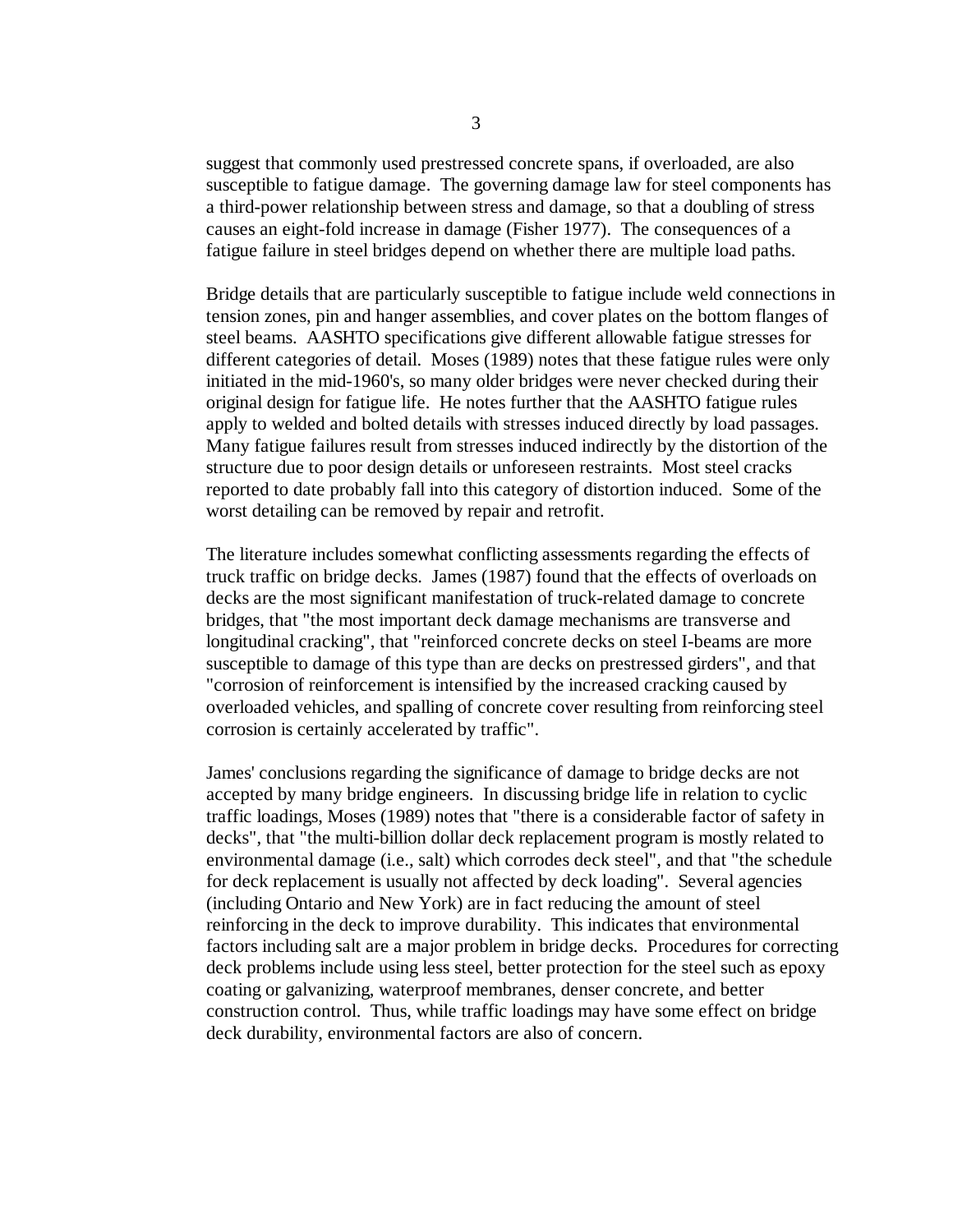#### **1.2 Truck Characteristics Affecting Bridges**

Bridge stresses caused by vehicles depend on both the gross weight of the vehicle and the length over which this weight is distributed. Highly concentrated loads generally result in greater stresses. The length of a truck relative to the length of bridge spans is also important. For relatively short spans (20 to 40 feet), not all axles of a combination will be on the bridge at the same time.

Exhibit 1 shows maximum bending moments (which determines stresses in the main load-carrying members of simple-span bridges) by span length for two trucks: a 50,000-pound single unit truck with a wheelbase of 19 feet and an 80,000-pound combination with a wheelbase of 54 feet. For shorter bridges, the 50,000-pound single-unit truck produces slightly higher stresses than the 80,000-pound combination; however, for longer bridges, the combination produces higher stresses.

Dynamic effects can also be important, particularly for bridges carrying trucks operating at higher speeds. In bridge design, the static weight of design loadings are adjusted upward to account for dynamic effects such as a vehicle bouncing on it's springs because it is traveling on rough pavement or a vertical curve. When extraheavy loads are carried across bridges under special indivisible load permits, a frequent condition of such permits is that the truck cross the bridge at crawl speed to minimize dynamic effects.

#### **1.3 Bridge Formula**

A 1964 study by the Secretary of Commerce on the "Maximum Desirable Dimensions and Weights of Vehicles Operated on the Federal-Aid System" recommended a table of maximum weights for axle groups to protect bridges (Exhibit 2). The values in the table can be derived from the following formula, which is known as Bridge Formula B:

$$
W = 500 [ L N / (N - 1) + 12 N + 36 ]
$$

where:

- W is the maximum weight in pounds carried on any group of two or more consecutive axles
- L is the distance in feet between the extremes of the axle group
- N is the number of axles in the axle group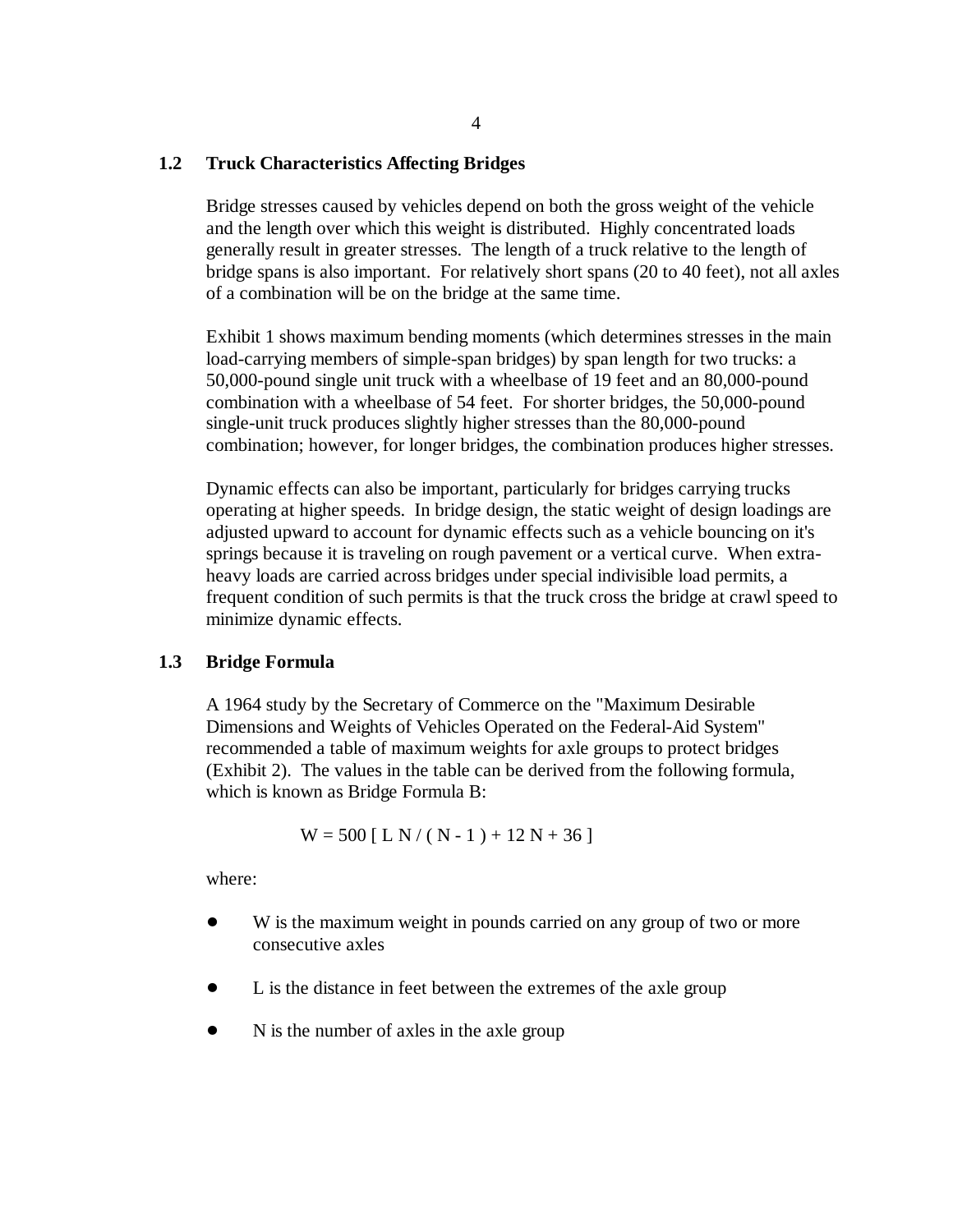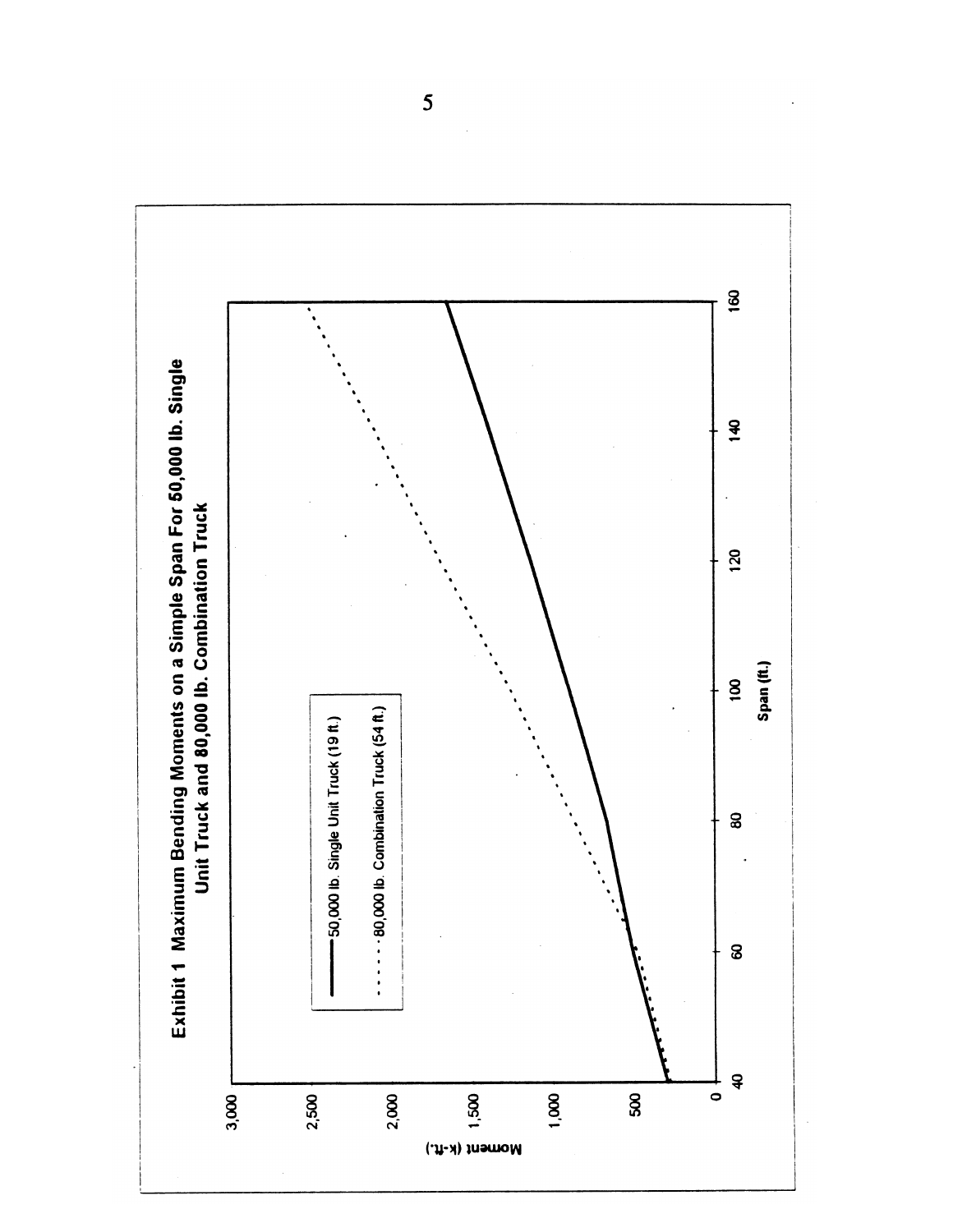| Distance Between Extremes of Any          | Maximum Load (lb) by No. of Axle Groups *<br>$\overline{a}$ | $\mathbf{3}$ | $\ddot{\phantom{1}}$ | $\mathcal{S}$ |               | $\overline{z}$ |         | $\mathbf{Q}$ |
|-------------------------------------------|-------------------------------------------------------------|--------------|----------------------|---------------|---------------|----------------|---------|--------------|
| Group of 2 or More Consecutive Axles (ft) |                                                             |              |                      |               | $\pmb{\circ}$ |                | 3       |              |
| 4                                         | 34,000                                                      |              |                      |               |               |                |         |              |
| 5 <sub>1</sub>                            | 34,000                                                      |              |                      |               |               |                |         |              |
| 6                                         | 34,000                                                      |              |                      |               |               |                |         |              |
| 7                                         | 34,000                                                      |              |                      |               |               |                |         |              |
| 8                                         | 34,000                                                      | 42,000       |                      |               |               |                |         |              |
| 9                                         | 39,000                                                      | 42.500       |                      |               |               |                |         |              |
| 10                                        | 40,000                                                      | 43,500       |                      |               |               |                |         |              |
| 11                                        |                                                             | 44,000       |                      |               |               |                |         |              |
| 12                                        |                                                             | 45,000       | 50,000               |               |               |                |         |              |
| 13                                        |                                                             | 45,500       | 50.500               |               |               |                |         |              |
| 14                                        |                                                             | 46,500       | 51.500               |               |               |                |         |              |
| 15                                        |                                                             | 47,000       | 52,000               |               |               |                |         |              |
| 16                                        |                                                             | 48,000       | 52.500               | 58,000        |               |                |         |              |
| 17                                        |                                                             | 48,500       | 53,500               | 58,500        |               |                |         |              |
| 18                                        |                                                             | 49,500       | 54,000               | 59,000        |               |                |         |              |
| 19                                        |                                                             | 50,000       | 54,500               | 60,000        |               |                |         |              |
| 20                                        |                                                             | 51,000       | 55.500               | 60,500        | 66,000        |                |         |              |
| 21                                        |                                                             | 51.500       | 56,000               | 61,000        | 66,500        |                |         |              |
| $22\,$                                    |                                                             | 52.500       | 56.500               | 61.500        | 67,000        |                |         |              |
| 23                                        |                                                             | 53,000       | 57,500               | 62.500        | 68,000        |                |         |              |
| 24                                        |                                                             | 54,000       | 58,000               | 63,000        | 68.500        | 74,000         |         |              |
| 25                                        |                                                             | 54,500       | 58,500               | 64,500        | 69,000        | 74.500         |         |              |
| 26                                        |                                                             | 55,500       | 59.500               | 65,000        | 69.500        | 75,000         |         |              |
| 27                                        |                                                             | 56,000       | 60,000               | 65,000        | 7,000         | 75,500         |         |              |
| 28                                        |                                                             | 57,000       | 60.500               | 65.500        | 71,000        | 76.500         | 82,000  |              |
| 29                                        |                                                             | 57,500       | 61.500               | 66,000        | 71.500        | 77,000         | 92.500  |              |
| 30                                        |                                                             | 58.500       | 62,000               | 66,500        | 72,000        | 77,500         | 83,000  |              |
| 31                                        |                                                             | 59,000       | 62.500               | 67,500        | 72.500        | 78,000         | 83,500  |              |
| 32                                        |                                                             | 60,000       | 63.500               | 68,000        | 73,000        | 78.500         | 84,500  | 90,000       |
| 33                                        |                                                             |              | 64,000               | 68.500        | 74,000        | 79,000         | 85,000  | 90.500       |
| 34                                        |                                                             |              | 64.500               | 69,000        | 74.500        | 80,000         | 85.500  | 91,000       |
| 35                                        |                                                             |              | 65.500               | 70,000        | 75,000        | 80,500         | 86,000  | 91.500       |
| 36                                        |                                                             |              | 66,000               | 70.500        | 75.500        | 81,000         | 86.500  | 92,000       |
| 37                                        |                                                             |              | 66.500               | 71.000        | 76,000        | 81.500         | 87,000  | 93,000       |
| 38                                        |                                                             |              | 67,500               | 72,000        | 77,000        | 82,000         | 87,500  | 93,500       |
| 39                                        |                                                             |              | 68,000               | 72.500        | 77.500        | 82.500         | 88.500  | 94,000       |
| 40                                        |                                                             |              | 68.500               | 73,000        | 78,000        | 83.500         | 89,000  | 94,500       |
| 41                                        |                                                             |              | 69.500               | 73.500        | 78,500        | 84,000         | 89,500  | 95,000       |
| 42                                        |                                                             |              | 70,000               | 74,000        | 79,000        | 84.500         | 90,000  | 95,500       |
| 43                                        |                                                             |              | 70,500               | 75,000        | 80,000        | 85,000         | 90,500  | 96,000       |
| 44                                        |                                                             |              | 71,500               | 7.500         | 80,500        | 85,500         | 91,000  | 96,500       |
| 45                                        |                                                             |              | 72,000               | .76,000       | 81,000        | 86,000         | 91,500  | 97,500       |
| 46                                        |                                                             |              | 72.500               | 76,500        | 81,500        | 87,000         | 92.500  | 98,000       |
| 47                                        |                                                             |              | 73.500               | 77.500        | 82,000        | 87.500         | 93,000  | 98.500       |
| 48                                        |                                                             |              | 74,000               | 78,000        | 83,000        | 88,000         | 93,500  | 99,000       |
| 49                                        |                                                             |              | 74.500               | 78,500        | 83,500        | 88,500         | 94,000  | 99,500       |
| 50                                        |                                                             |              | 75,500               | 79,000        | 84,000        | 89,000         | 94,500  | 100,000      |
| 51                                        |                                                             |              | 76,000               | 80,000        | 84.500        | 89.500         | 95,000  | 100,500      |
| 52                                        |                                                             |              | 76,500               | 80.500        | 85,000        | 90,500         | 95,500  | 101,000      |
| 53                                        |                                                             |              | 77,500               | 82,000        | 86,000        | 91,000         | 96,500  | 102,000      |
| 54                                        |                                                             |              | 78,000               | 81.500        | 86,500        | 91.500         | 97,000  | 102,500      |
| 55                                        |                                                             |              | 78,500               | 82.500        | 87.500        | 92,000         | 97.500  | 103,000      |
| 56                                        |                                                             |              | 79.500               | 83,000        | 87.500        | 92.500         | 98,000  | 103,500      |
| 57                                        |                                                             |              | 80,000               | 83,500        | 88,000        | 93,000         | 98.500  | 104,000      |
| 58                                        |                                                             |              |                      | 84,000        | 89,000        | 94,000         | 99,000  | 104,500      |
| 59                                        |                                                             |              |                      | 85,000        | 89,500        | 94,500         | 99,500  | 105,000      |
| 60                                        |                                                             |              |                      | 85,500        | 90,000        | 95,000         | 100,500 | 105.500      |

Exhibit 2: Permissible Gross Loads Recommended by Secretary of Commerce For Vehicles in Regular Operation (U.S. Secretary of Commerce 1964)

Note: The weights in this table are based on tthe formula  $W = 500(LN/(N-1)+12N+36)$ , modified. Ther permisssible loads are computed to the nearest 500 lb. The modification consists in limiting the maximum load on any single axle to 20,000 lb.

• The following loaded vehicles must not operate over H15-44 bridges: 3-S2 (five axles) with wheelbase less than 38ft: 2-S1-2 (five axles) with wheelbase less than 45 ft;  $3-3$  (six axles) with wheelbase less than 45 ft; and seven -, eight -, and nine - axle vehicles regardless of wheelbase.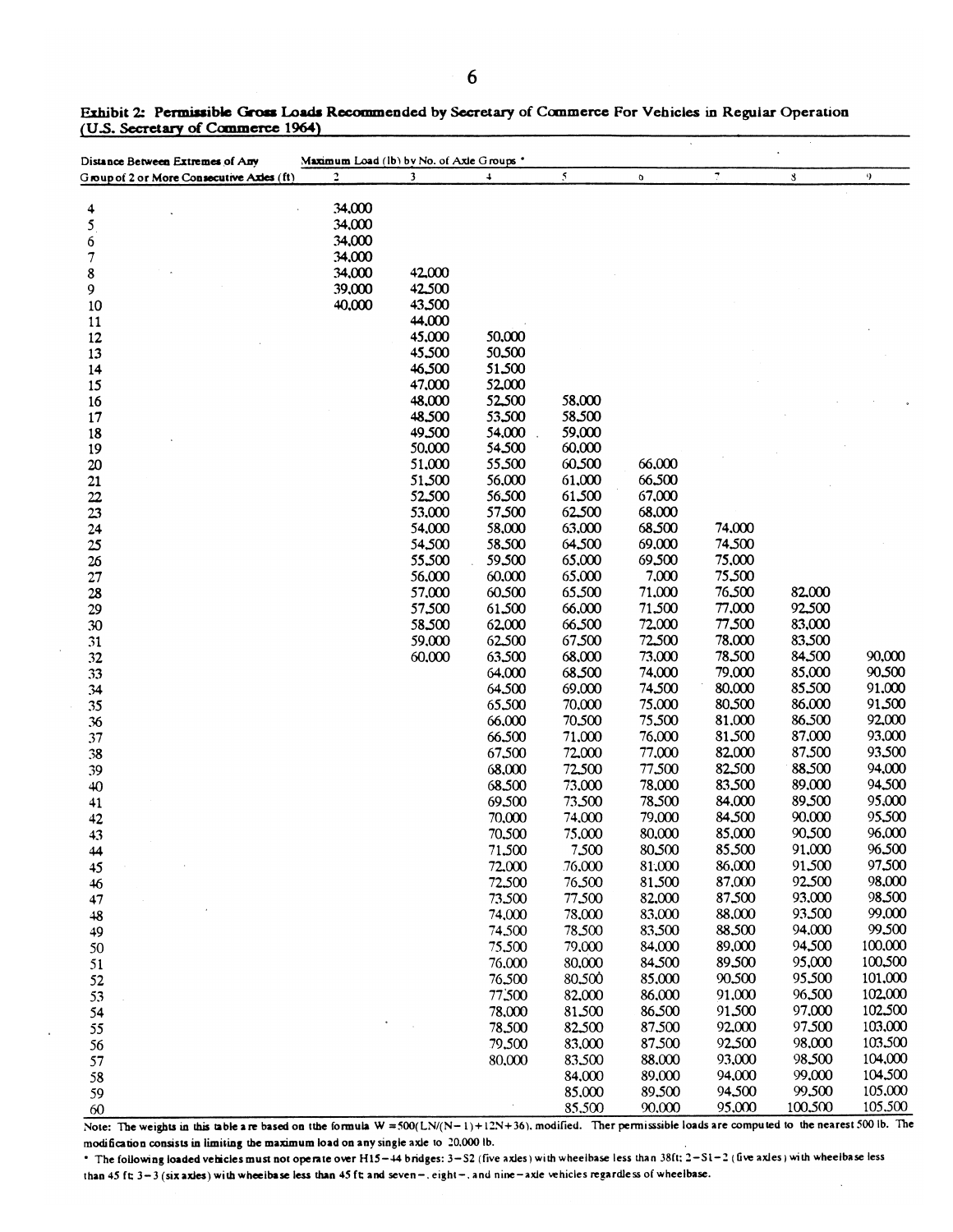In 1974, when Congress increased the limit on gross weight to 80,000 pounds and the limits on single and tandem axles to 20,000 and 34,000 pounds, it also adopted Formula B.

Formula B is based on assumptions about the amount by which the design loading can be safely exceeded for different types of bridges. Specifically, this formula was designed to avoid overstressing HS-20<sup>1</sup> bridges by more than 5 percent and  $H-15<sup>2</sup>$ bridges by more than 30 percent. According to FHWA, overstressing an H-15 bridge in good condition by up to 30 percent should be safe, although the fatigue lives of these structures may be shortened by repeated loadings at this level. However, FHWA has taken the position that because of the nation's large investment in HS-20 bridges, and because these bridges carry high volumes of truck traffic, design stresses for these bridges should not be exceeded by more than 5 percent.

Formula B reflects the fact that increasing the spacing between axles generally results in less concentrated loads and lower stresses in bridge members. For example, the bridge formula would allow a three-axle truck with a wheelbase of 20 feet to operate at 51,000 pounds. If the wheelbase of this truck is increased to 24 feet, then the maximum weight allowed under the bridge formula would increase to 54,000 pounds. The bridge formula also allows more weight to be carried if the number of axles is increased. For example, if a fourth axle is added to a three-axle truck with a wheelbase of 20 feet, the maximum weight allowed under the bridge formula is increased from 51,000 to 55,500 pounds. Notwithstanding the presence of the variable N in Formula B, increasing the number of axles in an axle group without increasing the overall length of the group has very little effect on bridge stresses. In fact, to the extent that increasing the number of axles does affect bridge stresses, it is likely to increase them slightly by making the load more concentrated. However, increasing the number of axles on a truck does provide substantial benefits to pavements.

A less conservative bridge formula would reduce the margin of safety, thereby increasing the likelihood of bridge damage due to overstress. Since illegal overloads are often associated with damage due to overstress, some of the

<sup>&</sup>lt;sup>1</sup>HS-20 is the minimum design load recommended by AASHTO for bridges on Interstate highways. This loading is based on a hypothetical vehicle with one 8,000 pound axle and two 32,000 pound axles.

<sup>&</sup>lt;sup>2</sup>The H-15 bridge is based on a hypothetical vehicle with one 6,000 pound axle and one 24,000 pound axle. This design load has been used for many non-Interstate bridges.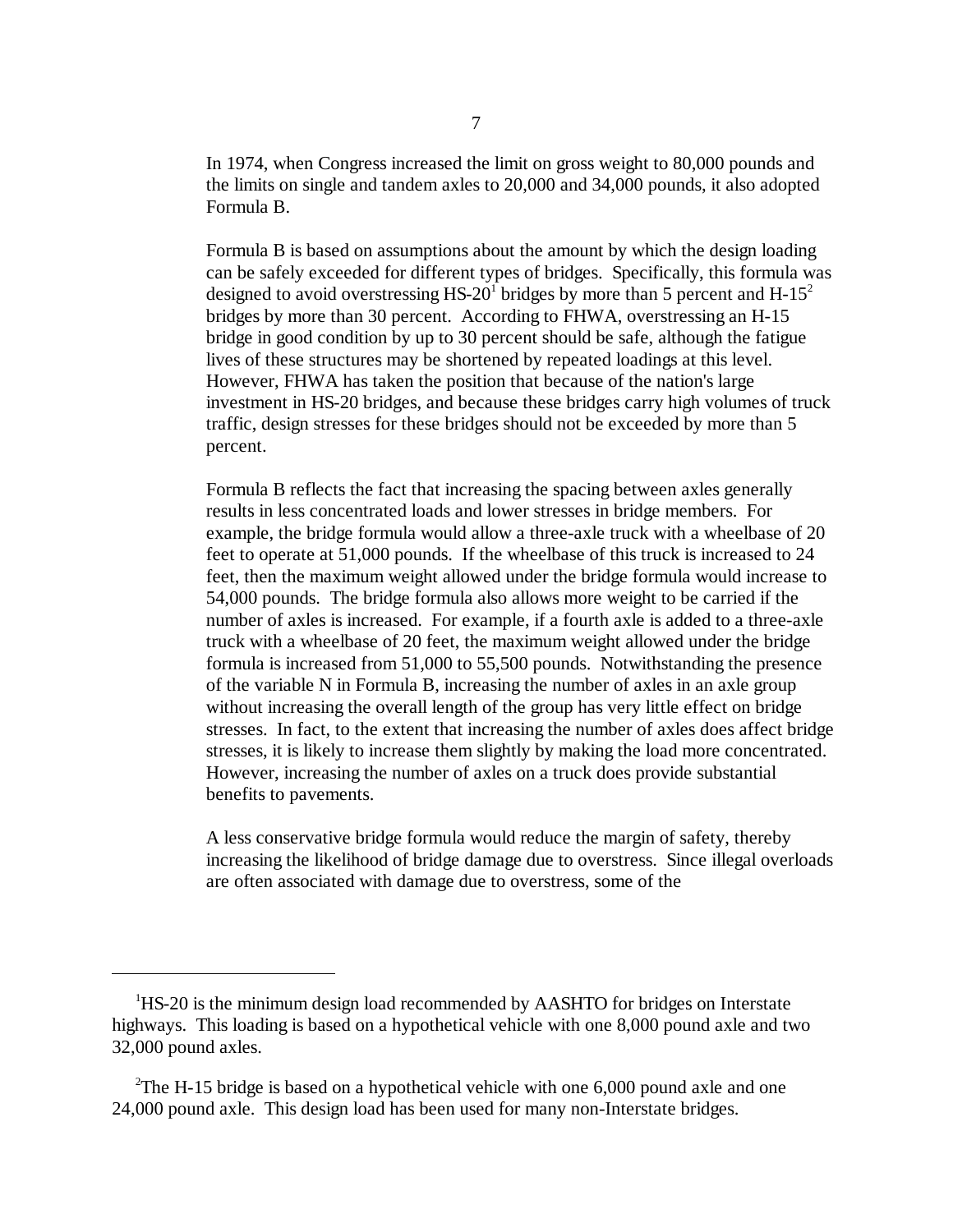reduction in the margin of safety for bridges could be offset by better enforcement of truck weight limits.

In 1985, the Texas Transportation Institute (TTI) completed a bridge formula study for FHWA (Noel 1985). TTI had been asked to develop a new bridge formula based on the same overstress criteria as the current formula, which meant not overstressing HS-20 bridges by more than 5 percent and H-15 bridges by more than 30 percent. The primary motivation for this study was the fact that when the current formula is applied to certain vehicles, the overstress criteria on which it is nominally based can be exceeded.

The formula recommended by the TTI study was as follows:

 $W = 1,000$  (L + 34) for L < 56 feet  $W = 1,000$  (L / 2 + 62) for L > 56 feet

where:

- W is the maximum weight (in pounds) permitted on a group of two or more consecutive axles
- L is the length of the axle group (in feet)

The TTI formula and Formula B are compared in Exhibit 3. The TTI formula generally allows slightly higher weights on single-unit trucks and short combinations. When applied to vehicles with more than six axles, however, the TTI formula is less permissive than the current formula. Both the TTI formula and Formula B considered simple span bridges only. Continuous spans with critical loadings at intermediate supports will behave and respond differently to increases in truck weights. Most designs on Interstates and most recent construction use continuous spans.

Comments from the trucking industry on the original TTI formula were generally negative. Operators of short-wheelbase trucks opposed the TTI formula because, although it generally allowed them slightly higher weights, they believed it to be still overly cautious. The TTI formula was also opposed by truckers in western states who currently operate longer combinations over 80,000 pounds under grandfather exemptions, because for these longer combinations, the TTI formula is more restrictive than the current formula. For example, the TTI formula would restrict combinations with a wheelbase of 65 feet to 94,500 pounds or less. Under Bridge Formula B, combinations with a 65-foot wheelbase can operate at 98,000 pounds with seven axles, 103,000 pounds with eight axles, and 108,500 pounds with nine axles.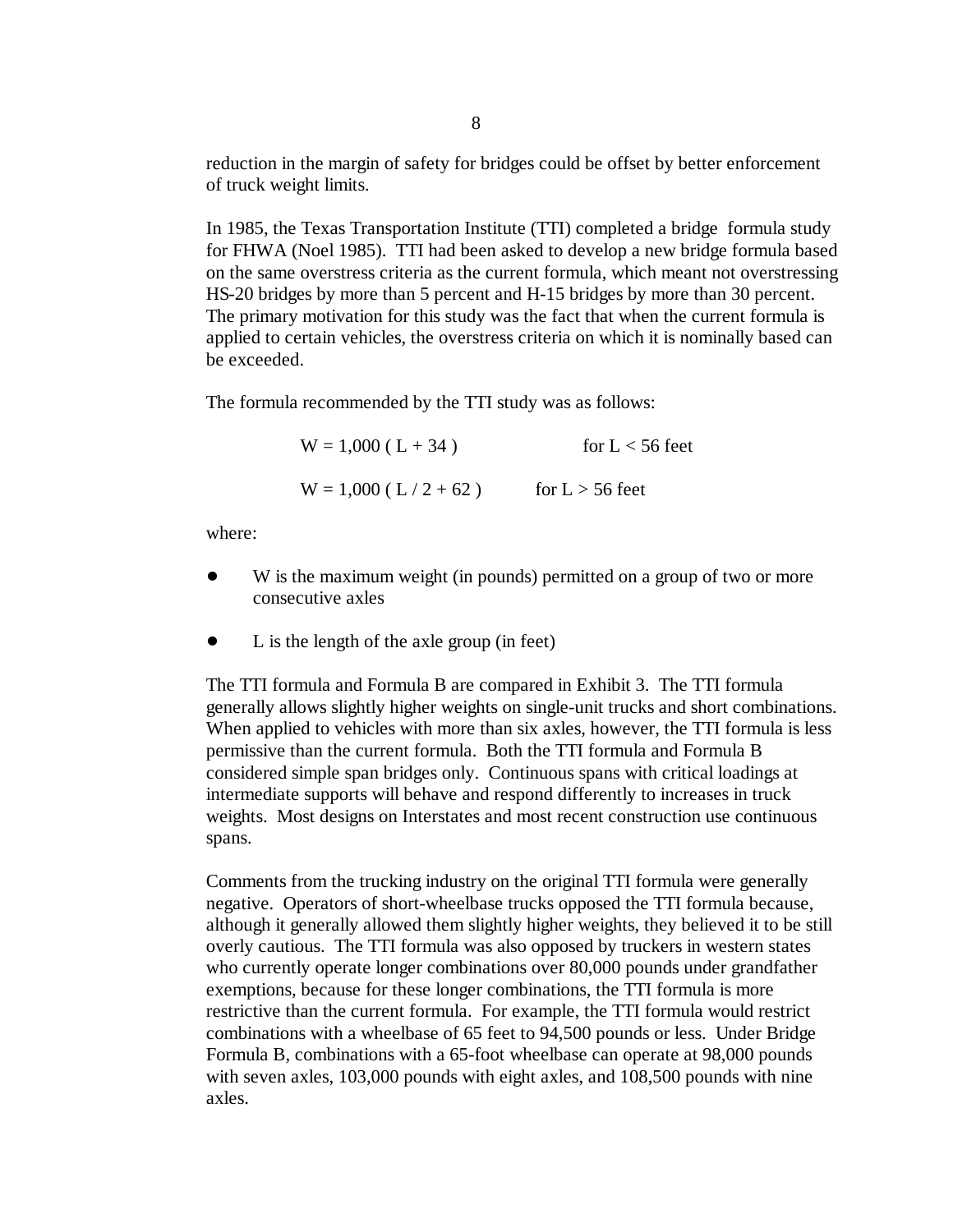

 $\mathcal{L}_{\mathcal{L}}$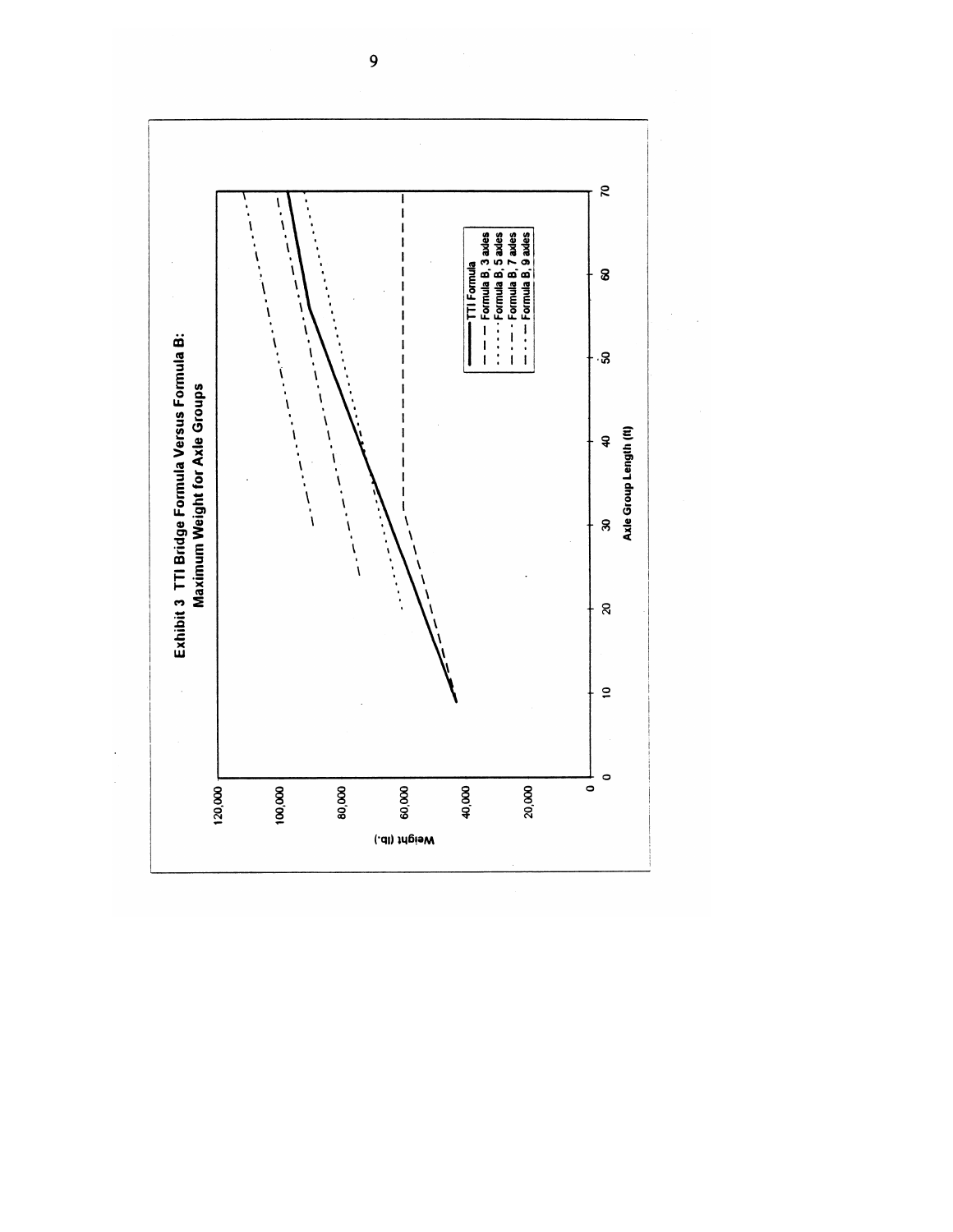TTI also developed a modified version of their recommended formula (James 1986). The modified formula, referred to as the TTI HS-20 formula, keeps the 5 percent criterion for HS-20 bridges but drops the 30 percent criterion for H-15 bridges. The TTI HS-20 formula is as follows:

> $W = 1,000 (2 L + 26)$  for  $L < 24$  feet  $W = 1,000$  (L / 2 + 62) for L > 24 feet

where W and L are as defined above. The current formula and the TTI HS-20 formula are compared in Exhibit 4. The TTI HS-20 formula allows much higher weights on shorter trucks than either the current bridge formula or the original TTI formula. However, since it is identical to the original TTI formula for lengths over 56 feet, it would reduce maximum weights permitted on combinations with more than six axles.

TRB Special Report 225 (1990) developed a table of maximum axle group weights under which the TTI HS-20 formula would be applied to vehicles weighing 80,000 pounds or less, and the current bridge formula would be applied to vehicles weighing over 80,000 pounds (Exhibit 5 and 6). These limits would increase maximum weights for shorter vehicles, but would leave unchanged the maximum weights for longer combinations.

 The bridge formula has been criticized as overly conservative and critics often cite the experience of the province of Ontario, the state of Michigan, etc. that allow higher loads than permitted by the current federal legislation for bridges designed based on the same AASHTO code. The use of the arbitrary overstress ratios in the original and proposed formulas has also been widely criticized (Ghosn and Moses). These ratios do not seem to consider increased damage due to repeated load applications, the state of deterioration of existing bridges, or the likelihood of overloads and simultaneous truck presence. Ghosn and Moses argue for an approach based on structural reliability theory. The aim of such an approach is to obtain the overstress ratios using statistical data on bridge safety. The steps involved in such an analysis would be based on determining acceptable safety levels using statistics on the safety margins of typical bridges including the likelihood of overloads, simultaneous truck presence, impact allowance, girder distribution and component deterioration or loss of serviceability. New safety criteria could then be developed on the basis of limiting the number of posted bridges based on traffic and funds available for rehabilitation.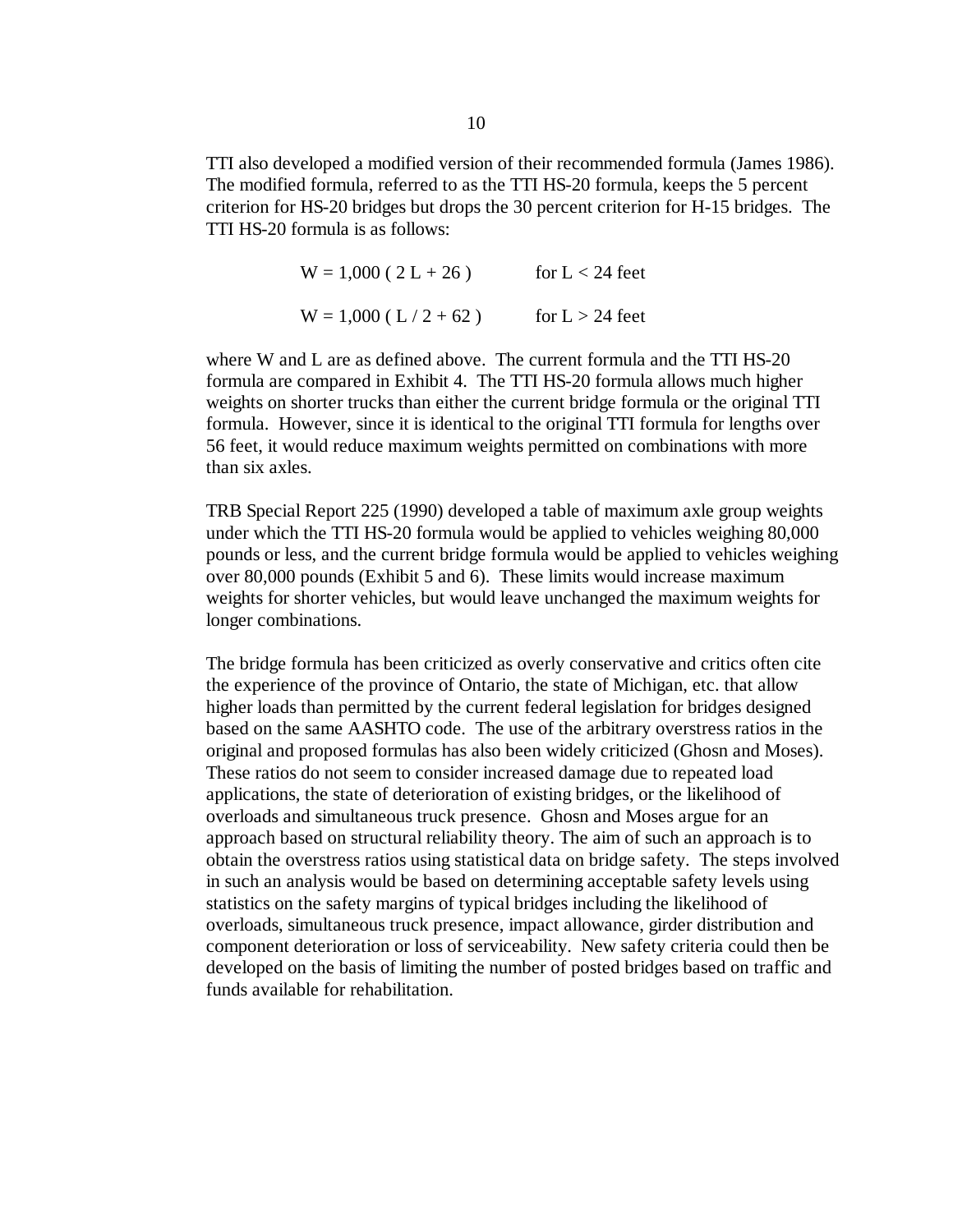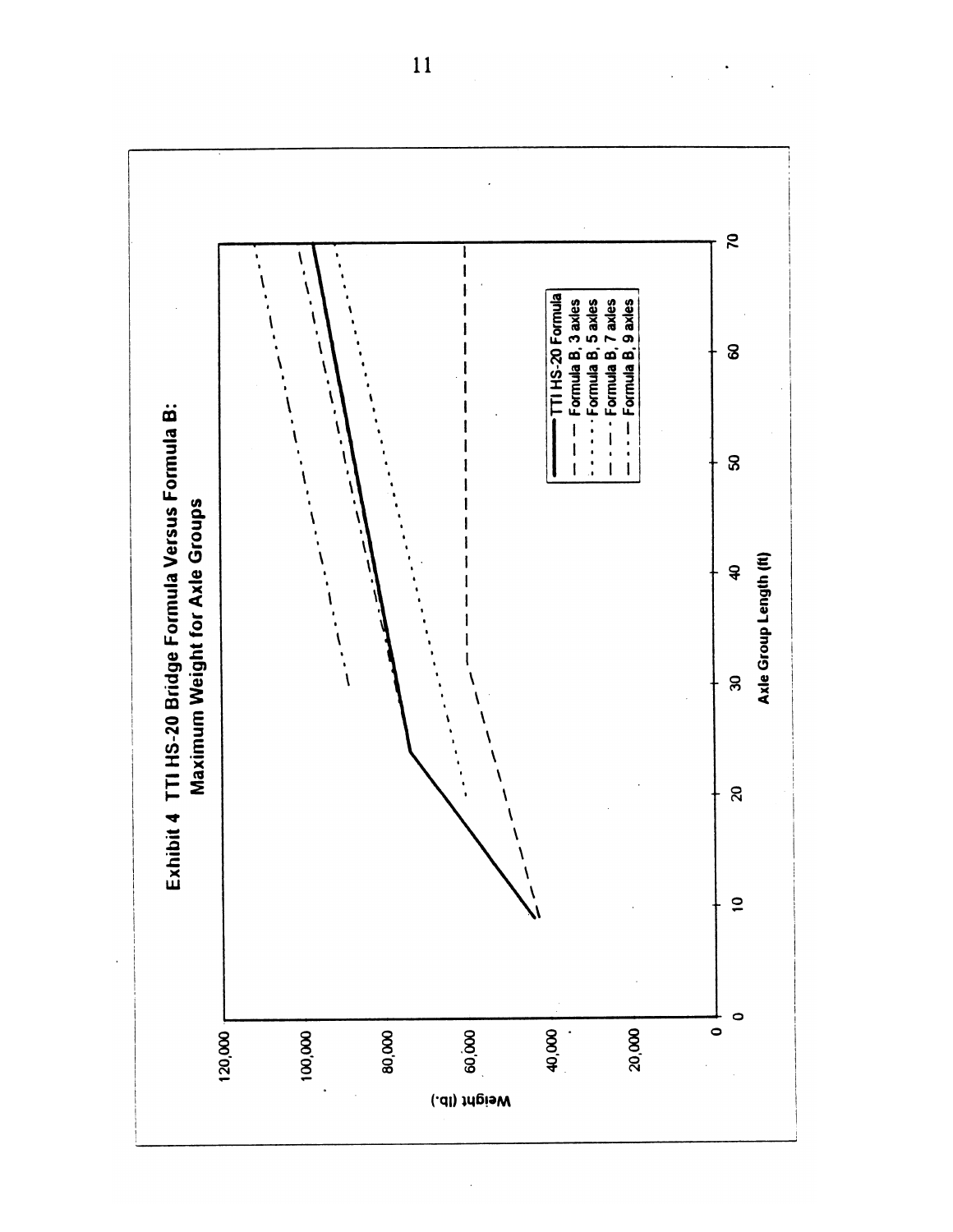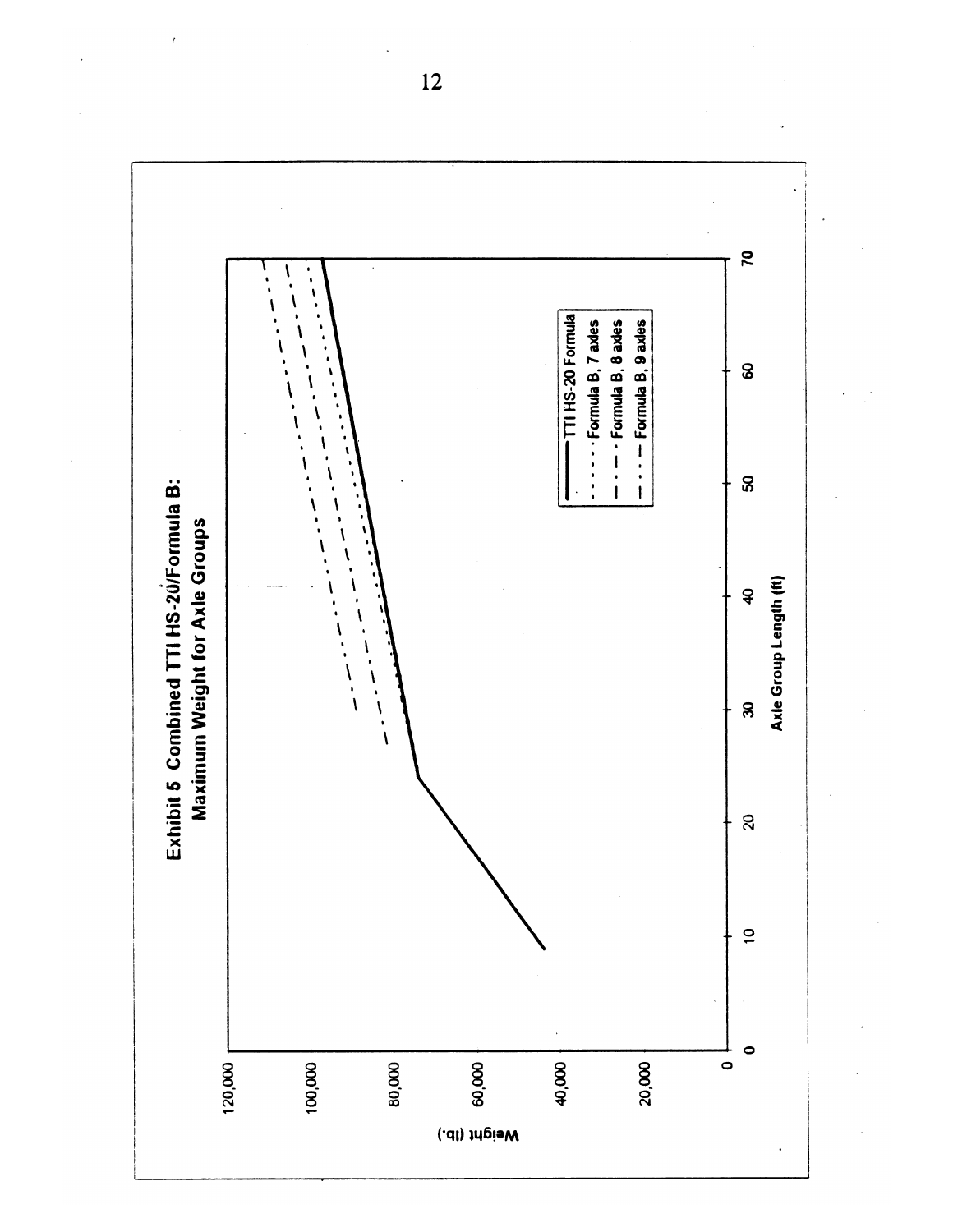| Axle –            | Maximum     | $Axie -$          |                       |              |              |              | Axle-<br>Group    |                              | Maximum Weight (kips) |         |           |
|-------------------|-------------|-------------------|-----------------------|--------------|--------------|--------------|-------------------|------------------------------|-----------------------|---------|-----------|
| Group             | Weight (kip | Group             | Maximum Weight (kips) |              |              |              |                   | $5 - 6$                      | 7                     | $\bf 8$ | 9 or More |
| Length            | 3 or More   | Length            | $5 - 6$               | 7            | $\bf8$       | 9 or More    | Length            |                              | Axies                 | Axles   | Axles     |
| (f <sup>t</sup> ) | Axles       | (f <sup>t</sup> ) | Axles                 | Axles        | Axles        | Axles        | (f <sup>t</sup> ) | Axles                        |                       |         |           |
|                   |             |                   |                       |              |              |              |                   | $\ddot{\phantom{a}}$<br>98.0 | 102.0                 | 107.0   | 1125      |
| 8                 | 42.0        | 37                | 80.5                  | 81.5         | 87.0<br>87.5 | 93.0<br>93.5 | 72<br>73          | 98.5                         | 102.5                 | 107.5   | 113.0     |
| 9                 | 44.0        | 38                | 81.0                  | 82.0         | 88.5         | 94.0         | 74                | 99.0                         | 103.0                 | 108.5   | 113.5     |
| 10                | 46.0        | 39                | 81.5                  | 83.0<br>83.5 | 89.0         | 94.5         | 75                | 99.5                         | 104.0                 | 109.0   | 114.0     |
| 11                | 48.0        | 40                | 82.0                  |              | 89.5         | 95.0         | 76                | 100.0                        | 104.5                 | 109.5   | 115.0     |
| $12\,$            | 50.0        | 41                | 82.5                  | 84.0         |              | 95.5         | $77\,$            | 100.5                        | 105.0                 | 110.0   | 115.5     |
| 13                | 52.0        | 42                | 83.0                  | 84.5         | 90.0         | 96.0         | 78                | 101.0                        | 105.5                 | 110.5   | 116.0     |
| 14                | 54.0        | 43                | 83.5                  | 85.0         | 90.5         |              | 79                | 101.5                        | 106.0                 | 111.0   | 116.5     |
| 15                | 56.0        | 44                | 84.0                  | 85.5         | 91.0         | 97.0         |                   |                              |                       |         | 117.0     |
| 16                | 58.0        | 45                | 84.5                  | 86.5         | 91.5         | 97.5         | 80                | 102.0                        | 106.5                 | 111.5   |           |
| 17                | 60.0        | 46                | 85.0                  | 87.0         | 92.5         | 98.0         | 81                | 102.5                        | 107.5                 | 112.5   | 117.5     |
| 18                | 62.0        | 47                | 85.5                  | 87.5         | 93.0         | 98.5         | 82                | 103.0                        | 108.0                 | 113.0   | 118.0     |
| $19\,$            | 64.0        | 48                | 86.0                  | 88.0         | 93.5         | 99.0         | 83                | 103.5                        | 108.5                 | 113.5   | 118.5     |
| 20                | 66.0        | 49                | 86.5                  | 88.5         | 94.0         | 99.5         | 84                | 104.0                        | 109.0                 | 114.0   | 119.5     |
| 21                | 68.0        | 50                | 87.0                  | 89.0         | 94.5         | 100.0        | 85                | 104.5                        | 109.5                 | 1145    | 120.0     |
| $2\sqrt{2}$       | 70.0        | 51                | 87.5                  | 90.0         | 95.0         | 100.5        | 86                | 105.0                        | 110.0                 | 115.0   | 120.5     |
| 23                | 72.0        | 52                | 88.0                  | 90.5         | 95.5         | 101.5        | 87                | 105.5                        | 111.0                 | 115.5   | 121.0     |
| 24                | 74.0        | 53                | 88.5                  | 91.0         | 96.5         | 102.0        | 88                | 106.0                        | 111.5                 | 116.5   | 121.5     |
| 25                | 74.5        | 54                | 89.0                  | 91.5         | 97.0         | 102.5        | 89                | 106.5                        | 112.0                 | 117.0   | 122.0     |
| $26\,$            | 75.0        | 55                | 89.5                  | 92.0         | 97.5         | 103.0        | 90                | 107.0                        | 1125                  | 117.5   | 122.5     |
| ${\bf 27}$        | 75.5        | 56                | 90.0                  | 92.5         | 98.0         | 103.5        | 91                | 106.5                        | 113.0                 | 118.0   | 123.0     |
| 28                | 76.0        | 57                | 90.5                  | 93.5         | 98.5         | 104.0        | 92                | 108.0                        | 113.5                 | 118.5   | 124.0     |
| 29                | $76.5$ .    | 58                | 91.0                  | 94.0         | 99.0         | 104.5        | 93                | 108.5                        | 1145                  | 119.0   | 124.5     |
| 30                | 77.0        | 59                | 91.5                  | 94.5         | 99.5         | 105.0        | 94                | $109.0 \cdot$                | 115.0                 | 119.5   | 125.0     |
| 31                | 77.5        | 60                | 92.0                  | 95.0         | 100.5        | 106.0        | 95                | 109.5                        | 115.5                 | 120.5   | 125.5     |
| 32                | 78.0        | 61                | 92.5                  | 95.5         | 101.0        | 106.5        | 96                | 110.0                        | 116.0                 | 121.0   | 126.0     |
| 33.               | 78.5        | 62                | 93.0                  | 96.0         | 101.5        | 107.0        | 97                | 110.5                        | 116.5                 | 121.5   | 126.5     |
| 34                | 79.0        | 63                | 93.5                  | 97.0         | 102.0        | 107.5        | 98                | 111.0                        | 117.0                 | 122.0   | 127.0     |
| 35                | 79.5        | 64                | 94.0                  | 97.5         | 102.5        | 108.0        | 99                | 111.5                        | 118.0                 | 122.5   | 127.5     |
| 36                | 80.0        | 65                | 94.5                  | 98.0         | 103.0        | 108.5        | 100               | 112.0                        | 118.5                 | 123.0   | 128.5     |
|                   |             | 66                | 95.0                  | 98.5         | 103.5        | 109.0        | 101               | 112.5                        | 119.0                 | 123.5   | 129.0     |
|                   |             | 67                | 95.5                  | 99.0         | 104.5        | 109.5        | 102               | 113.0                        | 119.5                 | 124.5   | 129.5     |
|                   |             | 68                | 96.0                  | 99.5         | 105.0        | 110.5        | 103               | 113.5                        | 120.0                 | 125.0   | 130.0     |
|                   |             | 69                | 96.5                  | 100.5        | 105.5        | 111.0        | 104               | 114.0                        | 120.5                 | 125.5   | 130.5     |
|                   |             | 70                | 97.0                  | 101.0        | 106.0        | 111.5        | 105               | 114.5                        | 121.5                 | 126.0   | 131.0     |
|                   |             | ${\bf 71}$        | 97.5                  | 101.5        | 106.5        | 112.0        |                   |                              |                       |         |           |
|                   |             |                   |                       |              |              |              |                   |                              |                       |         |           |

Exhibit 6 Combined TTI HS-20/Formula B Scenario: Maximum Weight For Axle Groups

Note: Axle Group Length is the distance between the extremes of any group of three or more consecuttive axles. Maximum weights over 80,000 bl. are permitted only under special permits on disignated routes. All vehicles are also subject to a single-axle limit of 20 kips and a tandem-axle limit of 34 kips.  $\overline{\phantom{a}}$  $\sim$ 

 $\sim$ 

 $\hat{\boldsymbol{\beta}}$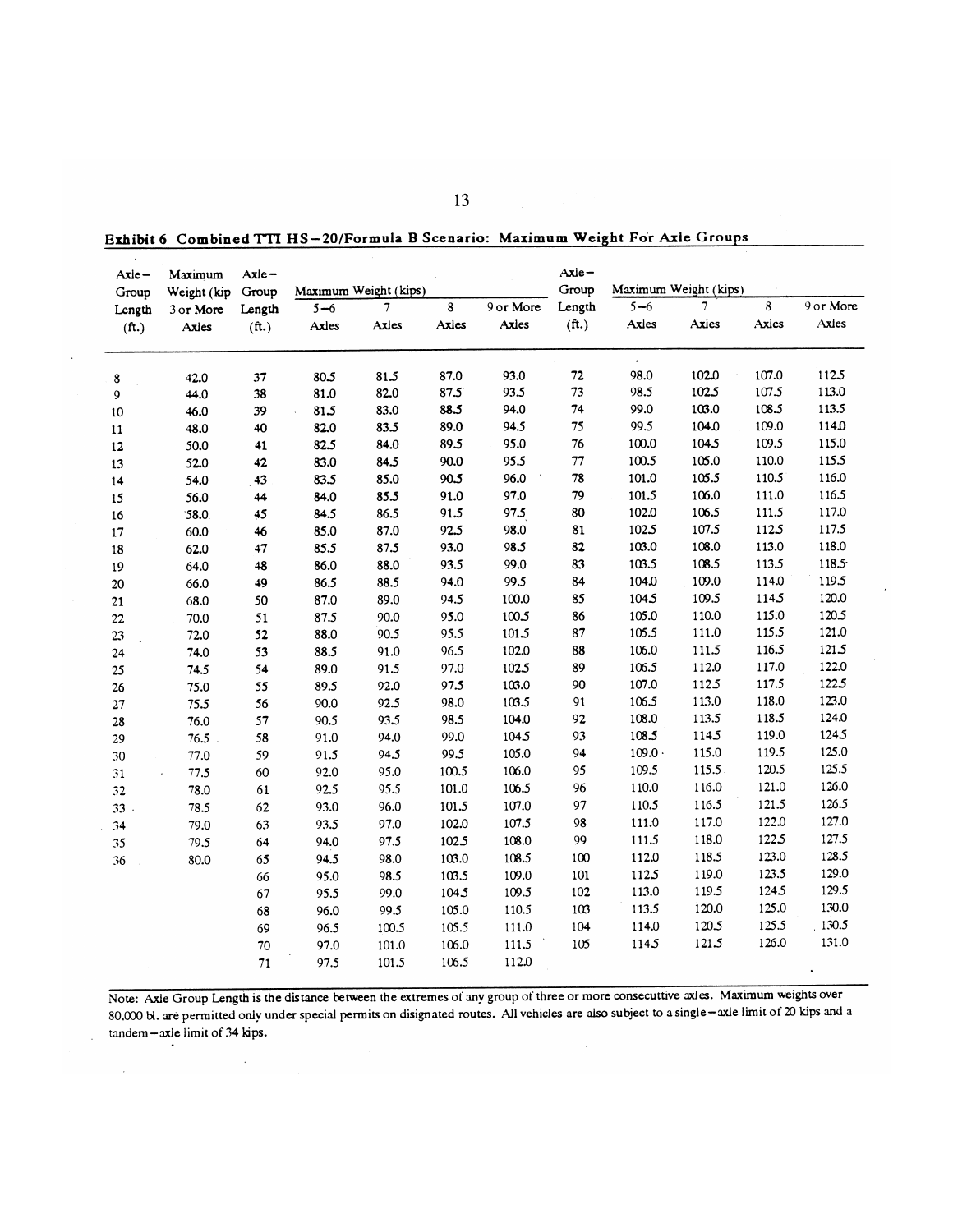The steps involved in applying reliability procedures to obtain a bridge formula were summarized by Ghosn and Moses as follows:

- 1. "Choose suitable safety criteria. The safety index widely used in structural reliability theory as a measure of structural safety is used in this study as the basis for the determination of the safety of bridge members.
- 2. Select an acceptable reliability level. For example, a safety index of 2.5 for redundant bridges seems to provide a reasonable safety target based on the performance of existing bridge members. This safety index target of 2.5 corresponds to a probability of about 0.6 percent that the safety and serviceability criteria will be satisfied in any member of the bridge.
- 3. Choose a range of typical bridges with different design criteria, span lengths, and configurations giving a preventative sample of the nation's bridges. These bridges should include simple as well as continuous spans, both steel and concrete bridges should be considered. In this study, simple span steel bridges were used to obtain a bridge formula. The implications in terms of safety and cost of other types of bridges are studied separately as part of the cost analysis.
- 4. Use statistics on the safety margins of these typical bridges including the likelihood of overloads and simultaneous truck occurrences to obtain the live load envelope that will produce the target safety index. It will be assumed that the uncertainties (C.O.V.) of the live load random variables will remain the same as currently observed. The live load envelope as defined herein is the mean total bridge live load required to produce the target safety index for each span length.
- 5. Calibrate a bridge formula that will produce the load envelope obtained in step 4.
- 6. Verify that the bridge formula will lead to an acceptable number of bridges that will need upgrading to support the proposed additional load.
- 7. Review the implications of adopting the suggested bridge formula in terms of safety of typical steel and concrete bridges of simple and continuous spans. This should include strength requirements and fatigue and serviceability.
- 8. Study the costs required to maintain the bridge infrastructure under the proposed bridge formula."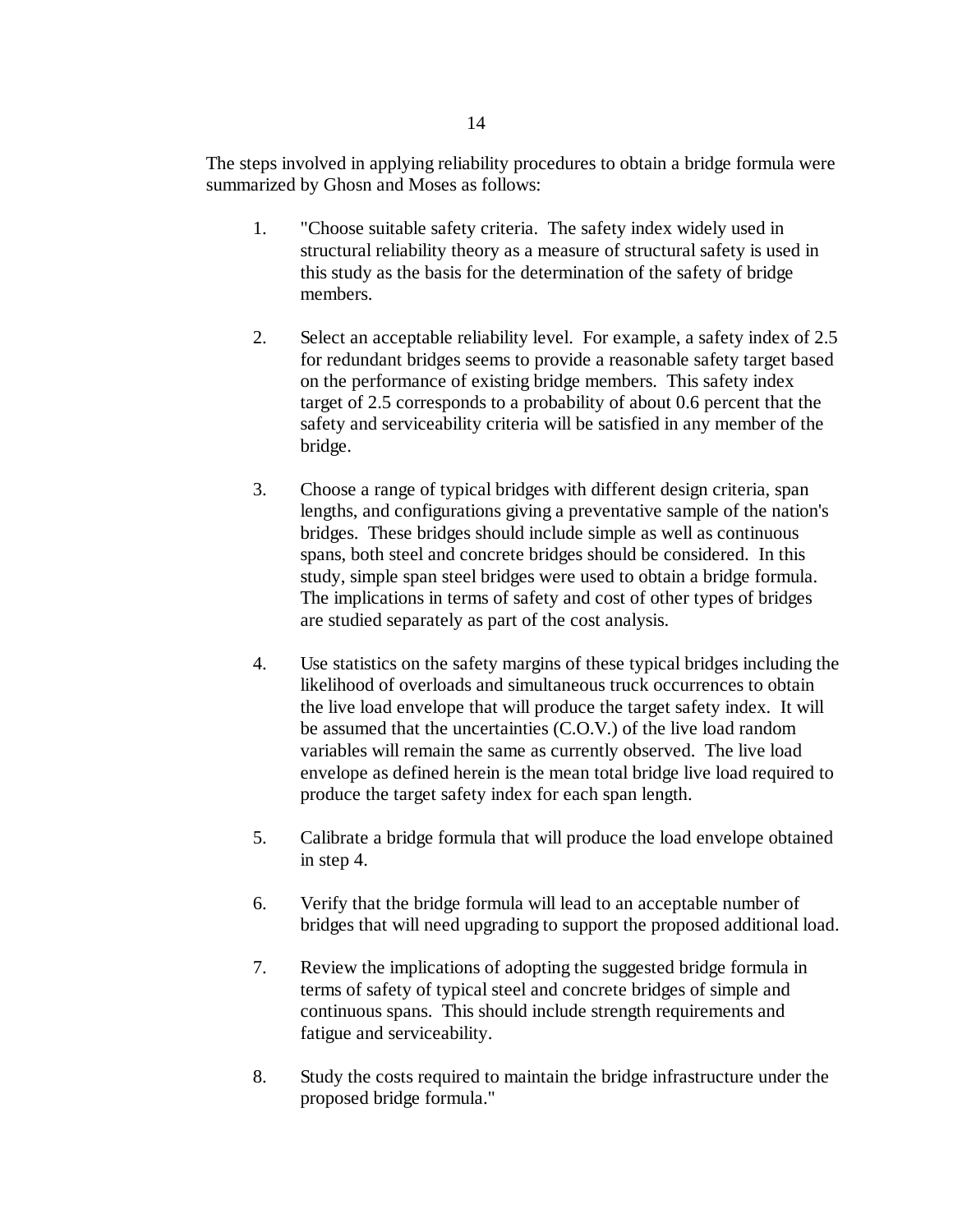Ghosn and Moses applied this approach to develop a new bridge formula such that a simply-supported steel bridge designed to satisfy AASHTO's WSD criteria for HS-20 loading will have a safety index beta  $= 2.5$  when subjected to the loads expected over the next 50 years if the new bridge formula is implemented. The projections of the loads is based on the assumption that a lateral shift of the gross weight histograms accompanies any shift in the legal limit. With this assumption, the number of illegal and overloaded vehicles as a percentage of the total traffic remains unchanged from the present situation. Also, to account for future increases in truck traffic and the more frequent number of multiple truck occurrences caused by that, a traffic growth factor of 1.15 is included in the maximum load model. The proposed formula obtained by Ghosn and Moses under the assumptions outlined above was as follows:

> $W = (1.64 L + 30) 1000$  for  $L < 50$  ft  $W = (0.80 L + 72) 1000$  for  $L > 50$  ft

The proposed formula is considerably more permissive than Bridge Formula B when applied to longer combination vehicles. For example, a nine-axle double with a wheelbase of 65 feet is limited to 108,500 pounds under Bridge Formula B; however, this vehicle could operate at 124,000 pounds under the proposed formula.

Ghosn and Moses estimated the number of existing bridges that would have to be replaced if the proposed formula were implemented. These estimates, and related cost implications, are discussed in the next section of this paper, which deals with bridge costs.

In 1988, the Freightliner Corporation made a proposal that would exempt steering axles when applying the bridge formula to combinations. The Freightliner Proposal would make setback steering axles more practical by eliminating the distance from the steering axle to the second axle of a combination as a consideration in how much weight the combination could carry. Benefits of tractors with setback steering axles include better aerodynamics, improved maneuverability due to a shorter wheelbase and sharper steering angles, more load-carrying capacity, easier cab entrance and exit for cab-over-engine configurations, and improved frontal energy absorption in collisions because of the added space between the front bumper and steering axles.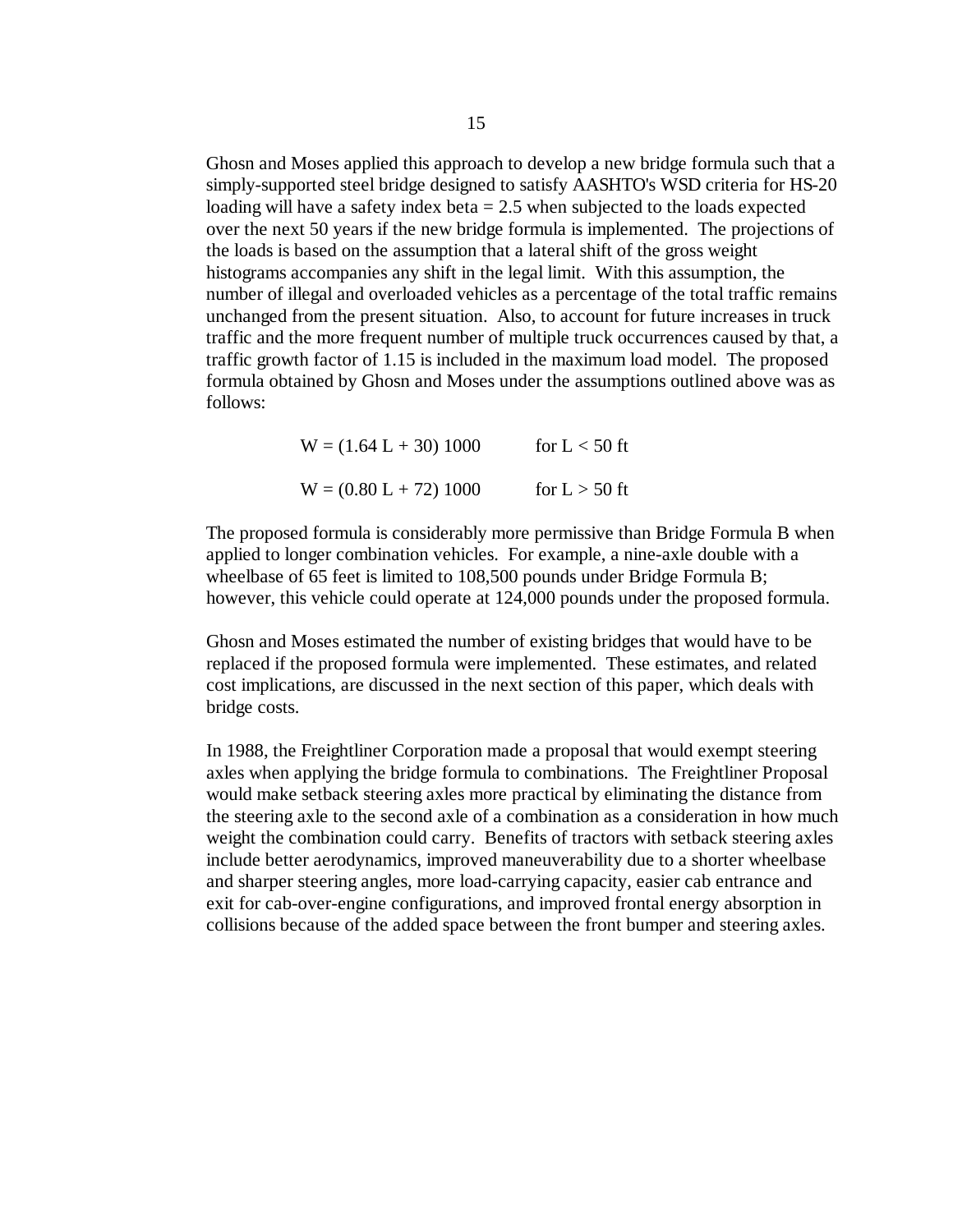Steering-axle weights for most combinations are limited by practical considerations to about 10,000 pounds. Under the Freightliner Proposal, steering-axle weights could exceed 14,000 pounds and, at least theoretically, approach the 20,000-pound limit for single axles. A large increase in steering axle weights would adversely affect pavements, particularly because steering axles have single tires and are more damaging to pavements than axles with dual tires that carry the same weight. Also, large increases in steering axle weights might increase bridge costs, unless there are compensatory reductions in the weights of other axles. TRB Special Report 225 (1990) suggested that the problem of overloaded steering axles might be circumvented by adding a special weight limit for steering axles to the Freightliner Proposal. A 12,000-pound steering axle limit together with the 34,000 pounds allowed on each of two sets of tandem axles could allow five-axle combinations to reach 80,000 pounds. However, certain operators (notably automobile haulers) currently operate with front-axle loads of 14,000 pounds, and adding a 12,000 pound steering axle limit would hurt these operators.

#### **1.4 Estimates of Bridge Costs**

This section provides estimates from recent studies of changes in bridge costs associated with changes in truck size and weight limits.

TRB Special Report 225 (1990) developed estimates of additional bridge costs for the following truck weight limit increase scenarios:

- Uncapped Formula B: Elimination of the 80,000-pound cap on gross vehicle weight, so that it is controlled only by the current federal bridge formula
- NTWAC Proposal<sup>1</sup>: Permit program that would allow significantly higher weights for specialized hauling vehicles (SHVs) with short wheelbases. Under this scenario, SHVs could travel under special permit at weights and configurations up to those that would exceed the operating rating of an HS-20 bridge. Examples include: (1) a three-axle truck with a wheel base of 16 feet weighing 80,000 pounds, (2) a four-axle truck with a wheelbase of 22 feet weighing 85,000 pounds, and (3) a five-axle tractor-semitrailer with a wheelbase of 36 feet weighing 110,000 pounds. These weights are far in excess of the weights that would be allowed for these configurations under current axle weight limits and Bridge Formula B.

<sup>&</sup>lt;sup>1</sup>The National Truck Weight Advisory Council (NTWAC) is an organization representing industries involved in hauling of heavy items such as construction materials, solid waste, forest products, scrap iron, paper products, bulk materials, and building materials and supplies.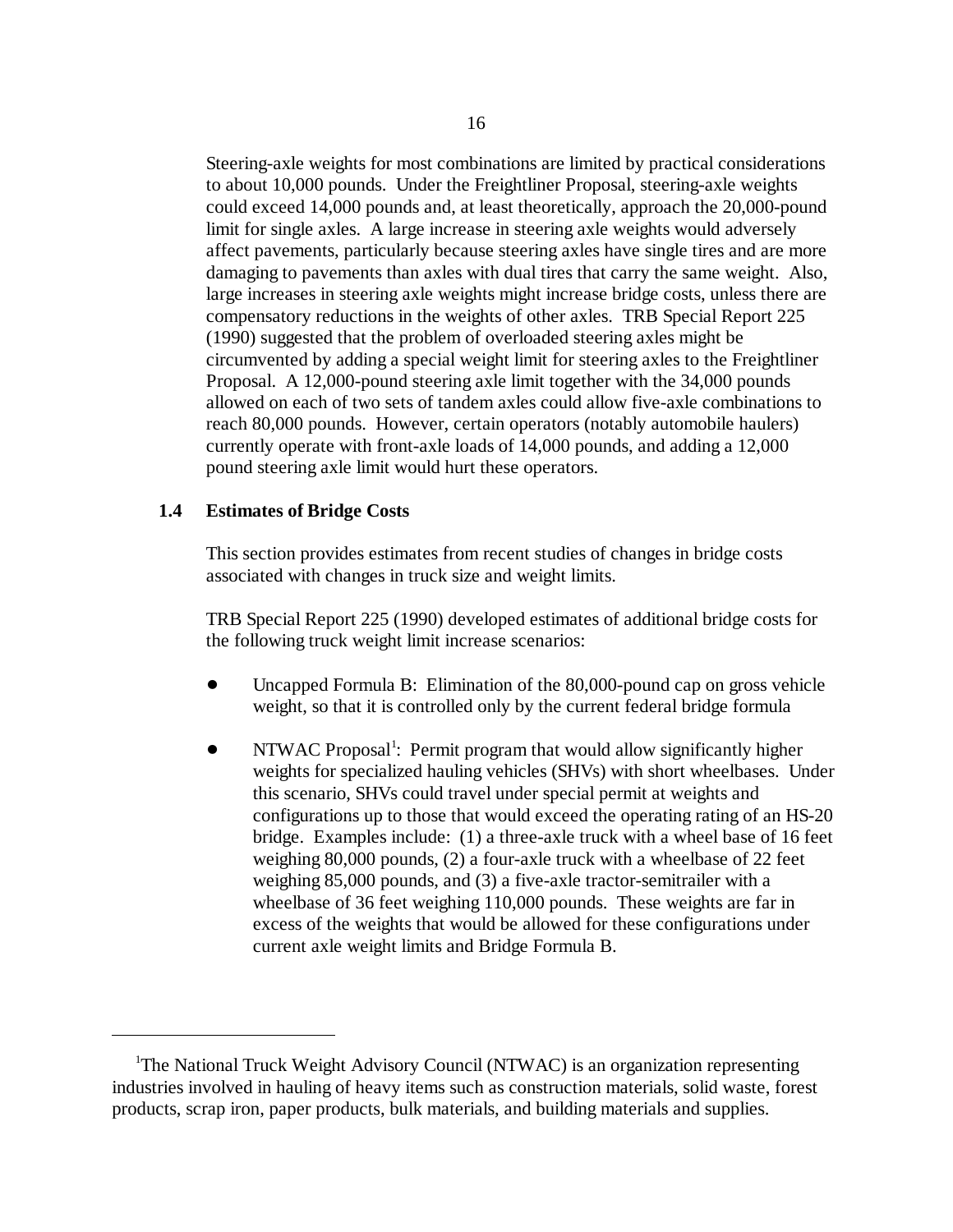- Canadian Interprovincial Limits: Proposal calling for higher gross weights and minimum axle spacings instead of a bridge formula. This scenario assumed that current U.S. axle limits (20,000 pounds for single axles and 34,000 pounds for tandems) would remain in effect, but that the 80,000 cap on gross vehicle weight would be eliminated, and that Bridge Formula B would be replaced by Canadian rules regarding minimum axle spacings. The Canadian rules are much more permissive than Bridge Formula B. For example, an eight-axle double with a wheelbase of 75 feet, which is limited to 109,000 pounds under Bridge Formula B, could operate at 131,000 pounds under the Canadian Interprovincial Limits Scenario.
- TTI HS-20 Bridge Formula: Modified version of the TTI formula that would allow higher weights on single-unit trucks and shorter combination vehicles
- Uncapped TTI HS-20 Bridge Formula: Same as the preceding scenario except that the 80,000 cap on GVW is also eliminated
- Combined Uncapped TTI HS-20/Formula B: Scenario under which shorter vehicles could take advantage of the TTI HS-20 formula while longer vehicles could take advantage of the higher weights allowed to them under Formula B.

Vehicle loadings used to estimate bridge costs for the scenarios are shown in Exhibit 7.

Bridge costs for the scenarios were developed at the national level in three categories:

 Upgraded design loads for new bridges: An estimate was made of how states would be likely to change the loadings they use in design if weight limits are changed. The percentage change in costs for prototype bridges under current and alternative design loads was then calculated and applied to estimates of annual expenditures for new bridges under the assumption of no changes in truck weight limits.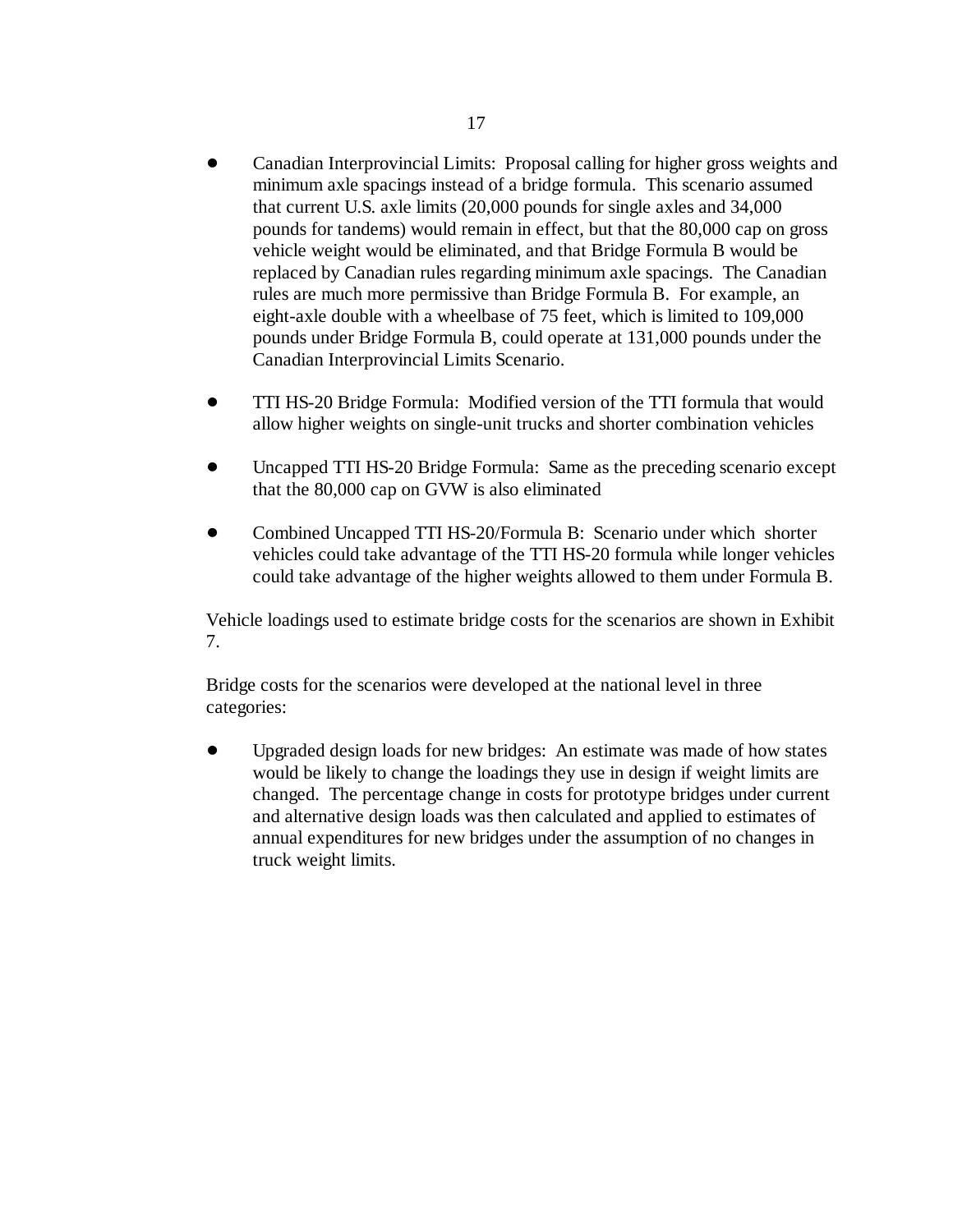|                   | Exhibit 7 Vehicle Loadings for Truck Weight Study Scenarios |                  |                  |                |               |                          |      |                         |               |                          |                                  |             |                       |           |                |                       |                         |                           |
|-------------------|-------------------------------------------------------------|------------------|------------------|----------------|---------------|--------------------------|------|-------------------------|---------------|--------------------------|----------------------------------|-------------|-----------------------|-----------|----------------|-----------------------|-------------------------|---------------------------|
|                   |                                                             | Ist <sub>2</sub> |                  | 2nd<br>Axle    |               | 3rd<br>Axle              |      | Axle<br>$\frac{4}{3}$   |               | Axle<br>5th              |                                  | $rac{4}{2}$ | $74$<br>$\frac{3}{2}$ |           | Axle<br>$\sin$ | a<br>Sã               | Total<br>Length<br>(ft) | Total<br>Weight<br>(Kips) |
| NTWAC             |                                                             |                  |                  |                |               |                          |      |                         |               |                          |                                  |             |                       |           |                |                       |                         |                           |
|                   | 1A) Weight<br>Spacing                                       | 20.8             | $\sum_{i=1}^{n}$ | 29.6           | (5)           | 29.6                     |      |                         |               |                          |                                  |             |                       |           |                |                       | $\mathbf{\hat{e}}$      | $\overline{\mathbf{a}}$   |
| $\widehat{B}$     | Weight<br>Spacing                                           | 20.95            | $(12^{3})$       | 21.35          | $\hat{c}$     | 21.35                    | (5)  | 21.35                   |               |                          |                                  |             |                       |           |                |                       | $22$ <sup>*</sup>       | 82                        |
| $\tilde{c}$       | Weight<br>Spacing                                           | $\overline{1}$   | $\hat{H}$        | 25.1           | $\tilde{c}$   | 25.1                     | (15) | 22.9                    | (5)           | 22.9                     |                                  |             |                       |           |                |                       | $36^{\circ}$            | $\frac{1}{2}$             |
|                   | Canadian Interprovincial Limits                             |                  |                  |                |               |                          |      |                         |               |                          |                                  |             |                       |           |                |                       |                         |                           |
|                   | 2A) Weight<br>Spacing                                       | $\overline{a}$   | (12)             | $\overline{a}$ | $\hat{S}$     | $\overline{\phantom{0}}$ |      |                         |               |                          |                                  |             |                       |           |                |                       | $\mathbf{\hat{S}}$      | $\boldsymbol{\pi}$        |
| 2B                | Weight<br>Spacing                                           | $\overline{a}$   | (12)             | $\overline{z}$ | (5)           | $\overline{a}$           | (5)  | $\overline{a}$          |               |                          |                                  |             |                       |           |                |                       | 2 <sup>2</sup>          | $\overline{r}$            |
| $\overline{2}$ C) | Weight<br>Spacing                                           | $\overline{a}$   | $\sum_{i=1}^{n}$ | $\Box$         | (5)           | $\overline{\phantom{0}}$ | (15) | $\overline{a}$          | (5)           | $\overline{\phantom{0}}$ |                                  |             |                       |           |                |                       | $\mathfrak{s}$          | $\bf{3}$                  |
|                   | 21) Weight<br>Spacing                                       | $\overline{a}$   | (13)             | $\overline{a}$ | $\hat{t}$     | $\overline{c}$           | (18) | $\overline{a}$          | $\widehat{f}$ | $\overline{\phantom{0}}$ | $\overline{a}$<br>$\mathfrak{t}$ | (18)        | $\overline{a}$        | $\hat{f}$ | $\overline{a}$ |                       | $65^{\circ}$            | $\overline{a}$            |
|                   | <b>Uncapped Formula B</b>                                   |                  |                  |                |               |                          |      |                         |               |                          |                                  |             |                       |           |                |                       |                         |                           |
|                   | 3A) Weight<br>Spacing                                       | $\frac{12}{1}$   | (13)             | $\Xi$          | $\frac{1}{2}$ | $\overline{z}$           | (12) | $\overline{\mathbf{c}}$ | $\hat{t}$     | $\simeq$                 | Ξ<br>$\mathbf{e}$                | $\hat{f}$   | $\equiv$              | (14)      | $\equiv$       | $\equiv$<br>$\hat{f}$ | $65^{\circ}$            | 108                       |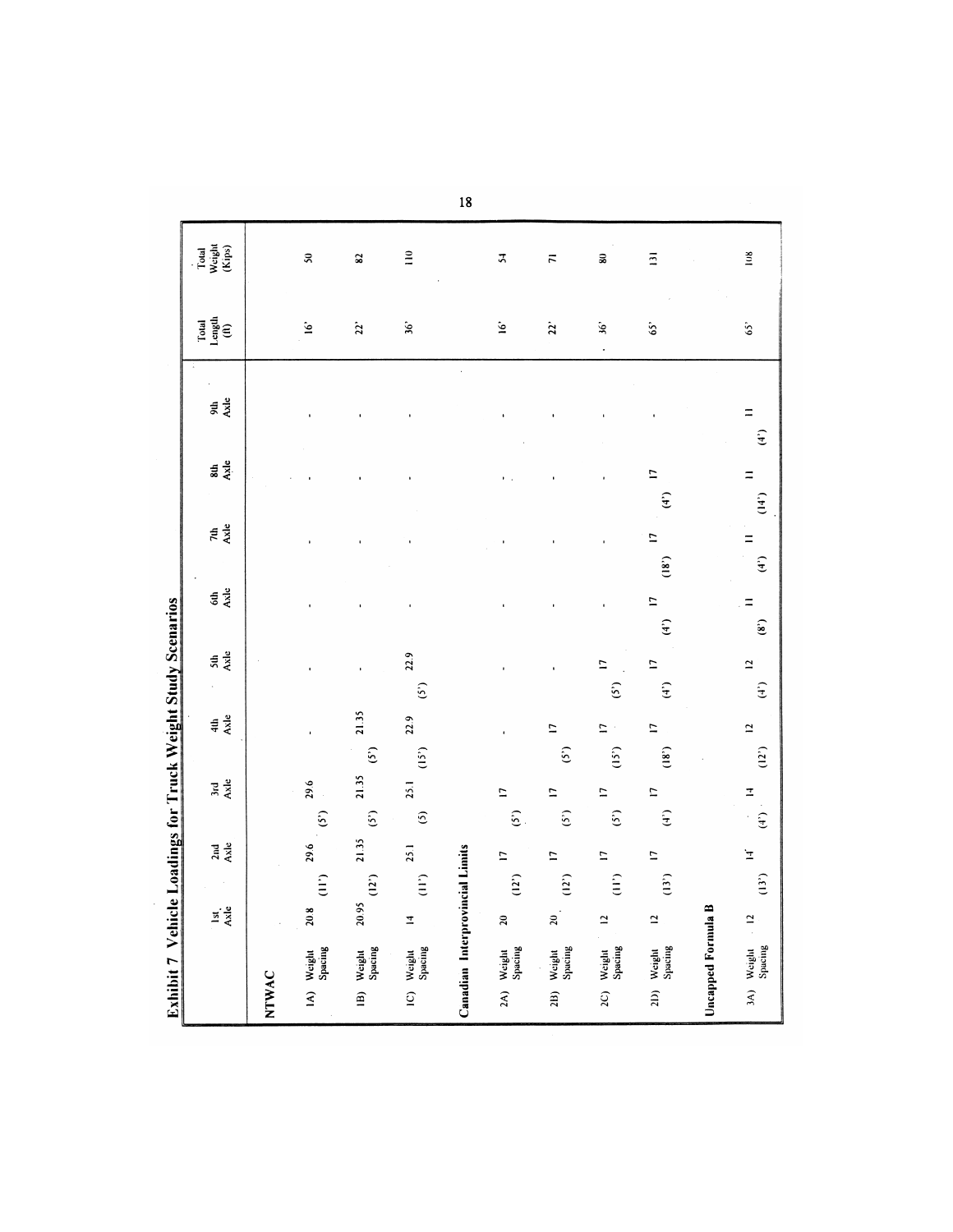Total<br>Weight<br>(Kips)  $\overline{z}$  $\delta$  $\mathbf{30}$  $\mathfrak{z}$  $\delta$  $\bf{a}$  $\mathfrak{S}$ Total<br>Length<br>(ft)  $\mathbf{\dot{g}}$  $2^{3}$  $\ddot{\bm{36}}$  $\dot{\underline{\mathsf{S}}}$  $\mathbf{z}$  $\mathbf{\hat{s}}$  $66^{\circ}$ suk<br>Axle  $\frac{4}{3}$ ï  $7th$ <br>Axle  $\tilde{\mathbf{S}}$ Exhibit 7 Vehicle Loadings for Truck Weight Study Scenarios (Continued) ï  $(22)$  $rac{4}{2}$  $\tilde{\mathbf{z}}$  $\ddot{i}$  $\overline{1}$ ï  $\mathbf{a}$  $\frac{5th}{A}$  $\overline{a}$  $\overline{\phantom{0}}$  $\overline{\mathbf{C}}$  $\ddot{\phantom{a}}$ ï  $\binom{5}{2}$  $\hat{f}$  $(5)$  $rac{4}{4}$ 15.3  $15.3$  $\overline{\phantom{0}}$  $\overline{\phantom{0}}$  $\overline{a}$ ï ï  $(5)$  $(15)$  $\hat{S}$  $(i)$  $(15)$ 3rd<br>Axle 13.3 15.3 Modified TTI Formula without 80 Kip Limit  $\overline{z}$  $\overline{a}$  $\overline{z}$  $\overline{a}$  $\overline{1}$ Modified TTI Formula with 80 Kip Limit  $\hat{S}$  $\hat{S}$  $(5)$  $(5)$  $\hat{f}$  $\odot$  $(5)$ 2nd<br>Axle 15.3  $13.3$  $\overline{\phantom{0}}$  $\overline{z}$  $\overline{\phantom{0}}$  $\overline{1}$  $\overline{\phantom{0}}$  $\sum_{i=1}^{n}$  $(12^{3})$  $\sum_{i=1}^{n}$  $\sum_{i=1}^{n}$  $(12)$  $\begin{array}{c} \n\vdots \\
\end{array}$  $(13)$  $rac{1}{4}$  $\overline{\mathbf{c}}$  $\equiv$  $\overline{20}$  $\overline{\mathbf{c}}$  $\overline{c}$  $\overline{a}$  $\mathbf{r}$ 4A) Weight<br>Spacing Weight<br>Spacing 4C) Weight<br>Spacing 5A) Weight<br>Spacing Weight<br>Spacing Weight<br>Spacing Weight<br>Spacing  $\overline{5}$  $\overline{4B}$  $\overline{5B}$  $\overline{\text{SO}}$ 

 $\hat{\mathcal{A}}$ 

 $19$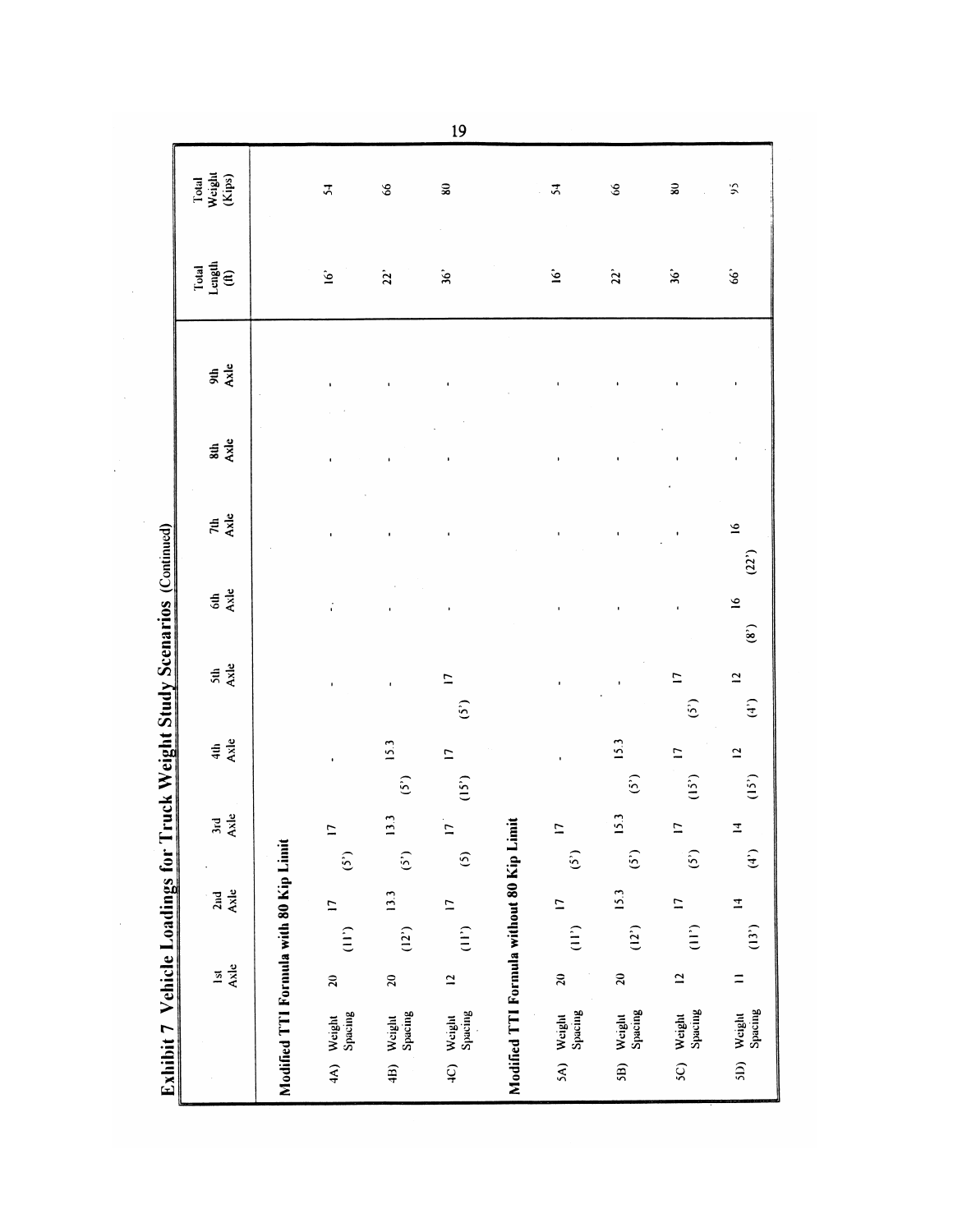|  | hibit 7 Vehicle Loadings for Truck Weight Study Scenarios (Continued) |
|--|-----------------------------------------------------------------------|
|  |                                                                       |
|  |                                                                       |
|  |                                                                       |

 $\frac{1}{2}$  ,  $\frac{1}{2}$ 

| Total<br>Length<br>(ft)<br>$\dot{9}$<br>$\ddot{\bm{\delta}}$<br>22<br>$\mathbf{\hat{s}}$<br>$65^{\circ}$<br>9th<br>Axle<br>$\equiv$<br>$\bullet$<br>$\mathbf{r}$<br><b>Sub</b><br>Axle<br>$=$<br>$\frac{7th}{A \times 1e}$<br>$\tilde{=}$<br>$\equiv$<br>ţ<br>$\mathbf{r}$<br>(22)<br>6th<br>Axle<br>$\tilde{=}$<br>$\equiv$<br>$\mathbf{r}$<br>$\mathbf{e}$<br>$rac{5th}{Axle}$<br>$\overline{1}$<br>$\overline{a}$<br>$\overline{a}$<br>ł<br>$\pmb{\cdot}$<br>(5)<br>$\begin{pmatrix} 4 \\ 7 \end{pmatrix}$<br>$rac{4th}{Axle}$<br>15.3<br>$\overline{\phantom{0}}$<br>$\overline{a}$<br>$\overline{a}$<br>$\pmb{\cdot}$<br>$\hat{S}$<br>(15)<br>(15)<br>Axle<br>15.3<br><b>Jrd</b><br>$\overline{1}$<br>$\overline{1}$<br>$\overline{u}$<br>$\Xi$<br>(5)<br>$\binom{4}{ }$<br>(5)<br>(5)<br>Axle<br>2nd<br>Combined TTI HS-20 Formula B<br>15.3<br>$\overline{\phantom{0}}$<br>$\overline{1}$<br>$\mathbf{I}$<br>$\overline{1}$<br>(12)<br>$\sum_{i=1}^{n}$<br>(13 <sup>5</sup> )<br>(11)<br>Axle<br>$\overline{\mathbf{a}}$<br>$\mathbf{c}$<br>$\mathfrak{g}$<br>$\overline{a}$<br>$\overline{a}$<br>$\equiv$ | Total<br>Weight<br>(Kips) | $\overline{5}$    | $66^{\circ}$      | $\bf{30}$         | $\mathfrak{S}$    | 108    |
|-------------------------------------------------------------------------------------------------------------------------------------------------------------------------------------------------------------------------------------------------------------------------------------------------------------------------------------------------------------------------------------------------------------------------------------------------------------------------------------------------------------------------------------------------------------------------------------------------------------------------------------------------------------------------------------------------------------------------------------------------------------------------------------------------------------------------------------------------------------------------------------------------------------------------------------------------------------------------------------------------------------------------------------------------------------------------------------------------------------------|---------------------------|-------------------|-------------------|-------------------|-------------------|--------|
| $\binom{4}{ }$                                                                                                                                                                                                                                                                                                                                                                                                                                                                                                                                                                                                                                                                                                                                                                                                                                                                                                                                                                                                                                                                                                    |                           |                   |                   |                   |                   |        |
|                                                                                                                                                                                                                                                                                                                                                                                                                                                                                                                                                                                                                                                                                                                                                                                                                                                                                                                                                                                                                                                                                                                   |                           |                   |                   |                   |                   |        |
| (4)                                                                                                                                                                                                                                                                                                                                                                                                                                                                                                                                                                                                                                                                                                                                                                                                                                                                                                                                                                                                                                                                                                               |                           |                   |                   |                   |                   |        |
|                                                                                                                                                                                                                                                                                                                                                                                                                                                                                                                                                                                                                                                                                                                                                                                                                                                                                                                                                                                                                                                                                                                   |                           |                   |                   |                   |                   | (14)   |
| $\mathbf{e}$                                                                                                                                                                                                                                                                                                                                                                                                                                                                                                                                                                                                                                                                                                                                                                                                                                                                                                                                                                                                                                                                                                      |                           |                   |                   |                   |                   |        |
| $\hat{f}$<br>(12)                                                                                                                                                                                                                                                                                                                                                                                                                                                                                                                                                                                                                                                                                                                                                                                                                                                                                                                                                                                                                                                                                                 |                           |                   |                   |                   |                   |        |
|                                                                                                                                                                                                                                                                                                                                                                                                                                                                                                                                                                                                                                                                                                                                                                                                                                                                                                                                                                                                                                                                                                                   |                           |                   |                   |                   |                   |        |
| $\mathbf{r}$                                                                                                                                                                                                                                                                                                                                                                                                                                                                                                                                                                                                                                                                                                                                                                                                                                                                                                                                                                                                                                                                                                      |                           |                   |                   |                   |                   |        |
| (13)<br>Spacing                                                                                                                                                                                                                                                                                                                                                                                                                                                                                                                                                                                                                                                                                                                                                                                                                                                                                                                                                                                                                                                                                                   |                           |                   |                   |                   |                   |        |
|                                                                                                                                                                                                                                                                                                                                                                                                                                                                                                                                                                                                                                                                                                                                                                                                                                                                                                                                                                                                                                                                                                                   |                           |                   |                   |                   |                   |        |
|                                                                                                                                                                                                                                                                                                                                                                                                                                                                                                                                                                                                                                                                                                                                                                                                                                                                                                                                                                                                                                                                                                                   |                           | Spacing<br>Weight | Spacing<br>Weight | Spacing<br>Weight | Spacing<br>Weight | Weight |

 $20<sup>°</sup>$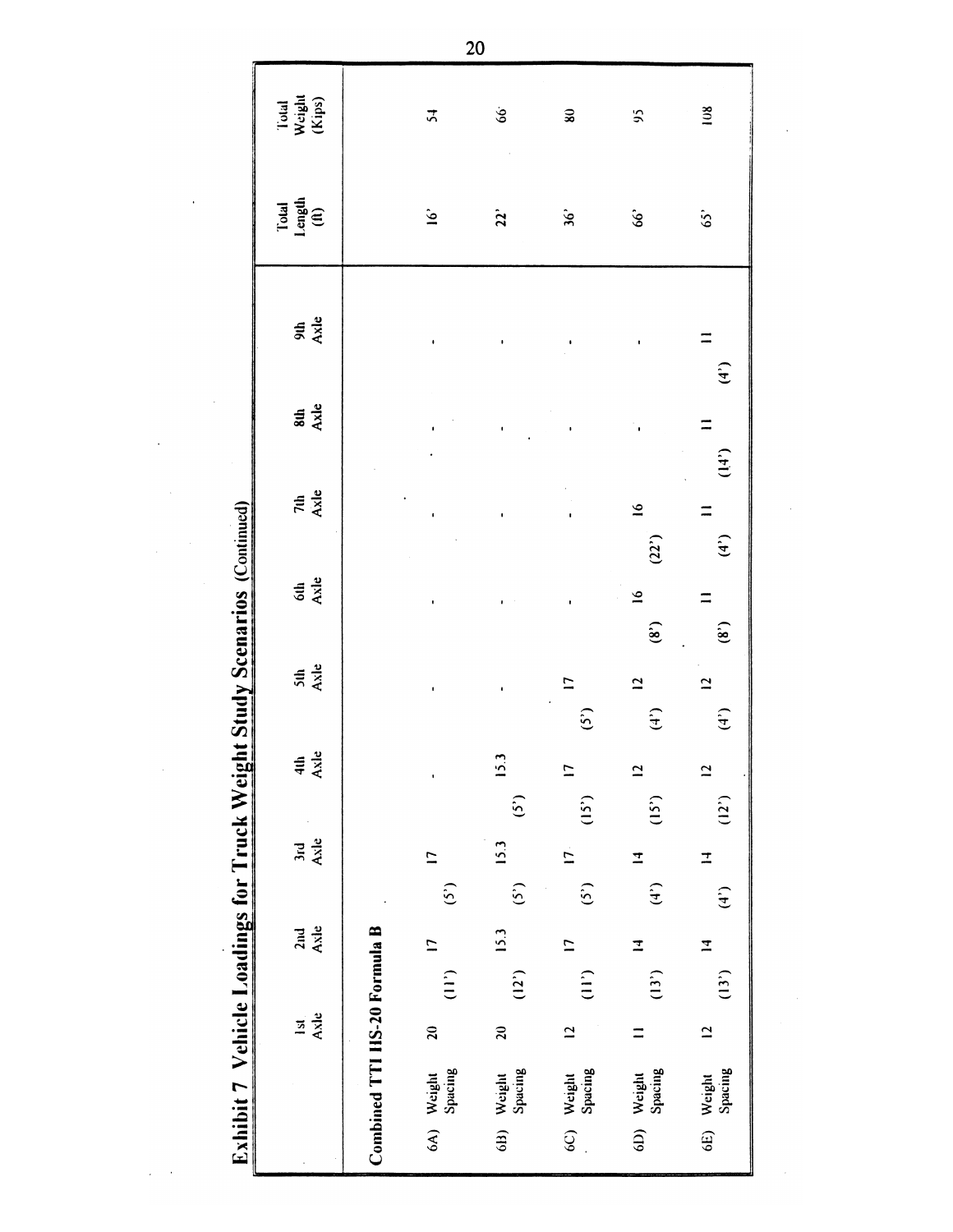- Replacement of existing bridges that could not accommodate the heavier loadings: Replacement costs for existing bridges on primary  $\alpha$  and nonprimary highways were estimated by: (1) specifying worst-case legal loadings under the base case (no changes in truck weight limits) and each alternative scenario, (2) compiling information on the load-carrying capacities of existing bridges from the National Bridge Inventory maintained by FHWA, (3) identifying load-deficient bridges under the base case and each alternative scenario, and (4) calculating the cost to replace load-deficient bridges. To estimate bridge cost impacts, the bridge replacement costs for the base case were subtracted from the bridge replacement costs for each scenario. A bridge was considered deficient in this study if legal loadings cause stresses that exceed the operating rating (discussed below) plus a 5 percent tolerance on the rating load. The 5 percent tolerance was added because many agencies do not post bridges for loads that are within 5 percent of legal weights.
- Fatigue costs: Fatigue costs for existing bridges were estimated using projections of truck traffic by vehicle type for the base case (no change in truck weight limits) and the alternative scenario. A fatigue damage cost model, which accounts for the relative impact of different truck types on fatigue, was then applied.

Exhibit 8 presents annual bridge costs in 1988 dollars for each of the scenarios. A seven percent discount rate was assumed in annualizing one-time costs. The costs shown in Exhibit 8 are bridge-related costs to highway agencies. TRB Special Report 225 noted that there would also be costs to highway users as a result of delays during reconstruction. However, numerical estimates of these costs were not presented in the report. Delay costs during bridge replacement can be considerable, particularly for bridges that carry high traffic volumes or bridges that must be completely closed during replacement. If practical, numerical estimates of delay costs due to bridge replacements should be included in future analyses of the effects of changes in truck size and weight limits on bridges.

 ${}^{1}$ The Intermodal Surface Transportation Efficiency Act (ISTEA) of 1991 eliminated the "Federal Aid Primary System" and created the "National Highway System". According to *Highway Statistics 1991*, the Primary System (including Interstates) was 305,200 miles. According to *Highway Statistics 1992*, the Interim National Highway System (also including Interstates) is 200,900 miles, nearly all of which were on the now-eliminated Primary System.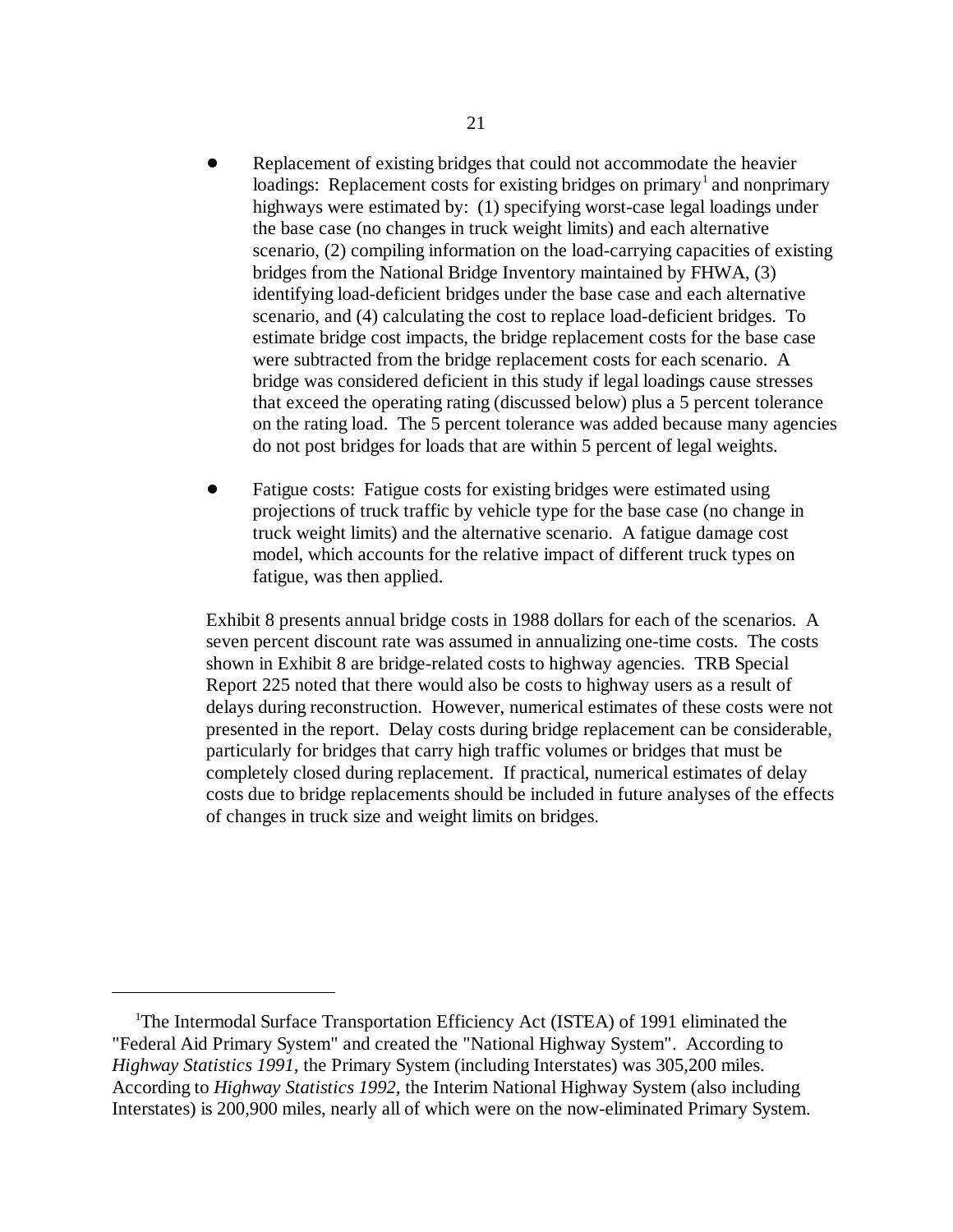| ĺ<br>Ì                  |
|-------------------------|
|                         |
| D<br>Ī                  |
| しょう はるししし<br>i<br>l     |
| ؟<br>تا                 |
| į<br>ι                  |
| D<br>j<br>$\frac{1}{2}$ |
| ׇ֠                      |

| 680                               | 3,040                | 2,410                                                   | 350                                   | 440                                                      | 800                                                   | Total                                                                          |
|-----------------------------------|----------------------|---------------------------------------------------------|---------------------------------------|----------------------------------------------------------|-------------------------------------------------------|--------------------------------------------------------------------------------|
|                                   |                      |                                                         | $\Omega$                              |                                                          | $\overline{c}$                                        | Fatigue Related                                                                |
| 270<br>240<br>20                  | 1,240<br>1,510<br>10 | $^{1,070}_{70}$                                         | 200                                   | 230<br>20                                                | 430                                                   | Nonprimary Highways                                                            |
|                                   |                      | 960                                                     | $\mathfrak{p}$                        | 100                                                      | 300                                                   | Interstates and Other Primary Highways                                         |
| <b>150</b>                        | 280                  | 310                                                     | $\frac{6}{9}$                         | $\infty$                                                 | 50                                                    | Upgraded Design Loads for New Bridges<br>Replacement of Load-deficient Bridges |
|                                   |                      |                                                         |                                       |                                                          |                                                       | Bridge Costs Per Year (\$ Millions)                                            |
| Formula B<br>Jncapped<br>Scenario | NTWAC<br>Scenario    | Interprovincial<br>Canadian<br><b>Scenario</b><br>Limit | TTI HS-20<br>Bridge Form.<br>Scenario | <b>Bridge Form.</b><br>Uncapped<br>TTI HS-20<br>Scenario | Formula B<br><b>ITI HS-20</b><br>Combined<br>Scenario |                                                                                |
|                                   |                      |                                                         |                                       |                                                          |                                                       |                                                                                |

Source: Transportation Research Board, (1990) Truck Weight Limits: Issues and Options.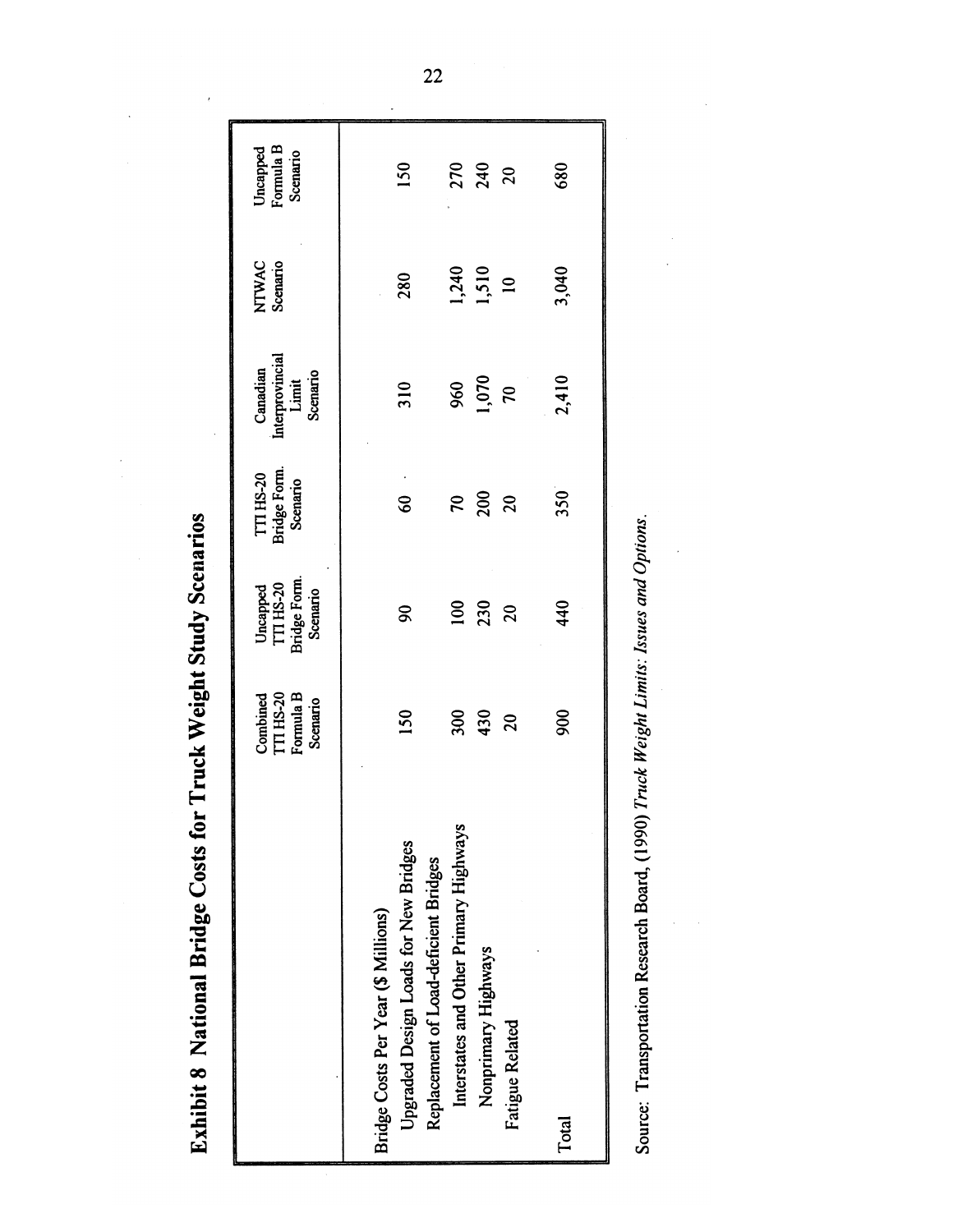Estimates of bridge cost impacts of truck size and weight limit changes are very sensitive to assumptions regarding acceptable levels of stress in bridges. The majority of states use an "operating rating" criterion under which the stress in bridge members is not allowed to exceed 75 percent of the level of stress at which the member would undergo permanent deformation or "yield". However, some states use the conservative "inventory rating" criterion under which stress is not allowed to exceed 55 percent of yield stress. Also, a few states use criteria which falls between the inventory and operating ratings.

The Association of American Railroads sponsored a 1991 study using the inventory rating criterion to project the impact of longer combination vehicles (LCVs) on Interstate System bridges. Also in 1991, FHWA used an intermediate criterion (65 percent of yield stress) to estimate bridge costs due to LCVs. Both the AAR and FHWA analyses used data on the load-carrying capacity of bridges from the National Bridge Inventory. These data are collected by states and then compiled into a single national data set by FHWA.

In 1993, the General Accounting Office (GAO) asked FHWA to update its analysis and to also estimate bridge costs for current trucks and LCVs using the inventory and operating rating criteria. FHWA was able to develop results for the inventory rating and for the intermediate criterion, but not for the operating rating.<sup>1</sup> These results, which are shown in Exhibit 9, demonstrate the sensitivity of replacement cost estimates to bridge rating criteria. The costs provided in this exhibit are total costs to replace load-deficient bridges (not annual costs).

Mohammedi (1991) examined fatigue-related effects on bridges in Illinois due to an increase in maximum gross vehicle weights from 73,280 to 80,000 pounds. They examined 15 sample bridges on a designated truck route system. These bridges represent 1,059 older bridges in Illinois with limited load-carrying capacity. The 15 sample bridges were all made of steel girders with reinforced concrete deck slabs. Estimates of shortened fatigue life for the 15 sample bridges were used to predict future bridge costs. The report provides cost estimates ranging from \$6.7 to \$30.0 million per year (however, the latter figure is based on the assumption that there would be traffic growth with the 80,000- pound limit but no growth with the 73,280 limit). Also, the report contains conceptual errors in the application of a discount rate to calculate annual cost.

 ${}^{1}$ GAO (1993) states that "Unfortunately, FHWA could not use the operating ratings in the database because states had not reported them consistently." No explanation is provided as to how it was possible to develop results for the inventory rating and for an intermediate case, but not for the operating rating.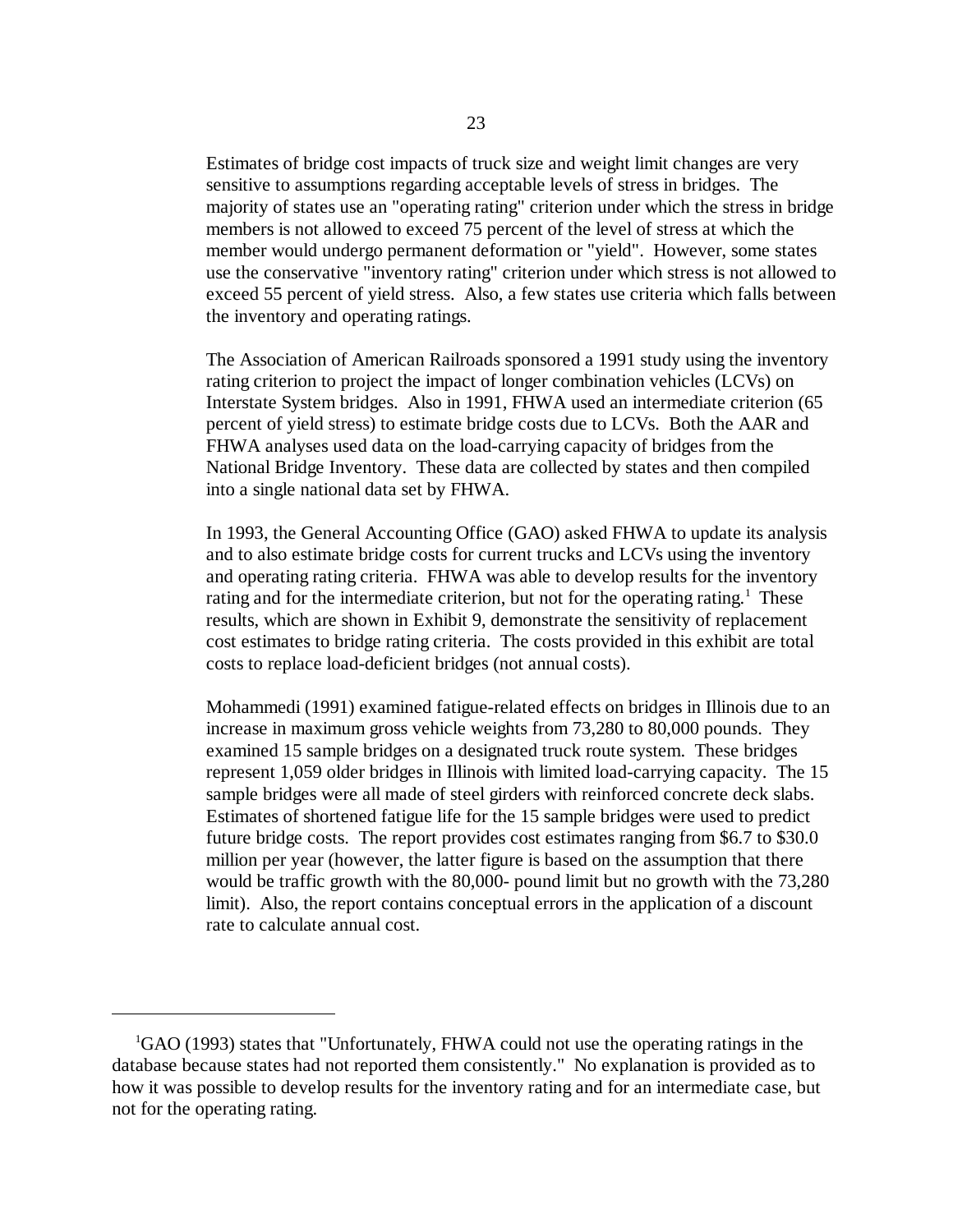| Bridge Rating Criteria <sup>a</sup> | <b>Bridge Replacement Costs</b><br>For Current Trucks <sup>b</sup> | Additional Costs for<br>Turnpike<br>Doubles and Triples <sup>b</sup> |
|-------------------------------------|--------------------------------------------------------------------|----------------------------------------------------------------------|
| <b>Intermediate Rating</b>          |                                                                    |                                                                      |
| <b>Rural Interstates</b>            | 428                                                                | 248                                                                  |
| Urban Interstates                   | 2,125                                                              | 1,078                                                                |
| Total                               | 2,553                                                              | 1,326                                                                |
|                                     |                                                                    |                                                                      |
| <b>Inventory Rating</b>             |                                                                    |                                                                      |
| Rural Interstates                   | 819                                                                | 5,095                                                                |
| Urban Interstates                   | 3,444                                                              | 13,234                                                               |
| Total                               | 4,263                                                              | 18,324                                                               |

# Exhibit 9 How Bridge Cost Estimates Vary With Different Ratings (Dollars in Millions)

<sup>a</sup>The inventory rating is 55 percent of yield stress, the intermediate rating is approximately 65 percent and the operating rating (not used in the analysis) is 75 percent.

<sup>b</sup> Bridge replacement costs were calculated from the unit costs furnished by the states in 1993. FHWA's results are for a turnpike double weighing 129,000 pounds and a triple weighing 115,000.

Source: FHWA analysis of National Bridge Inventory for GAO (1993).

 $\mathbf{r}$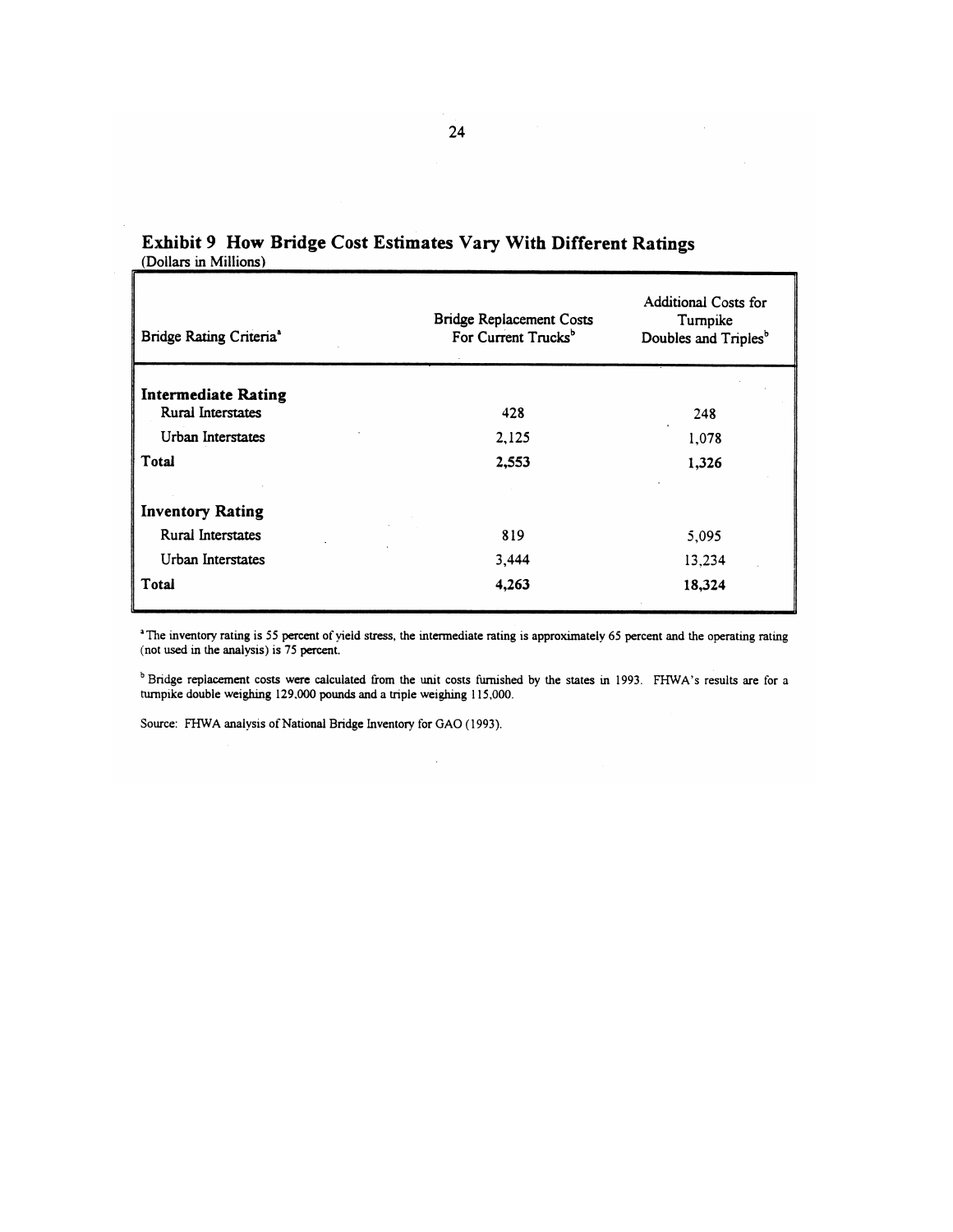Based on a rough analysis, we estimate that correcting these errors would result in cost of about \$3 million per year due to the increased weight limit.

Moses (1992) estimated the effects of changes in truck weights on Ohio bridges. The analysis used the same general methodology that was used in TRB Special Report 225, and included costs for new bridges, replacement of existing bridges, and fatigue. The report provides cost estimates for a large number of vehicles. To illustrate his findings, Moses used the example of increasing the weight of a conventional five-axle tractor-semitrailer from 80,000 to 100,000 pounds. He estimated that this increase would increase Ohio's costs for new bridges by \$5.7 million per year, and costs for replacement of existing bridges by \$28 million per year, assuming a discount factor of 7 percent.

A recent study by Transtec (1993) examined how costs for new bridges vary with the traffic loadings assumed in design. The primary application of this work is in highway cost allocation, since it provides estimates of how bridge costs could be reduced if bridges had to accommodate only lighter vehicles. However, the work does have some implications for analyzing the effects of increasing truck size and weight limits, since it provides estimates of the added costs for new bridges if the minimum design load for Interstate System bridges is increased by 25 percent (from HS-20 to HS-25). Cost estimates were developed for 960 sample bridges. The study indicated considerable economies of scale with respect to bridge design loadings: the 25 percent increase in design loadings resulted in construction cost increases in the 1 to 10 percent range.

As discussed in Section 1.3, Ghosn and Moses applied reliability procedures to develop a new bridge formula such that a simply-supported steel bridge designed to satisfy AASHTO's WSD criteria for HS-20 loading will have a safety index beta of 2.5 when subjected to the loads expected over the next 50 years if the new bridge formula is implemented. Ghosn and Moses estimated the number of bridges and bridge length that are currently deficient and would become deficient under the proposed formula for three common bridge types: steel, reinforced concrete, and prestressed concrete. These estimates, which are shown in Exhibit 10, can be used to develop a rough estimate of bridge replacement costs under the proposed formula. Ghosn and Moses noted that, for the nation as a whole, some 130,000 bridges were then rated structurally deficient with an estimated \$53 billion replacement or upgrading cost. Using figures from Exhibit 10, the length of deficient bridges (which is directly related to replacement costs) would increase by 65 percent under the proposed formula. Applying this percentage to the \$53 billion current backlog implies that implementing the proposed formula would increase the backlog by \$34 billion. Applying a discount rate of 7 percent, this corresponds to an annual cost of \$2.4 billion.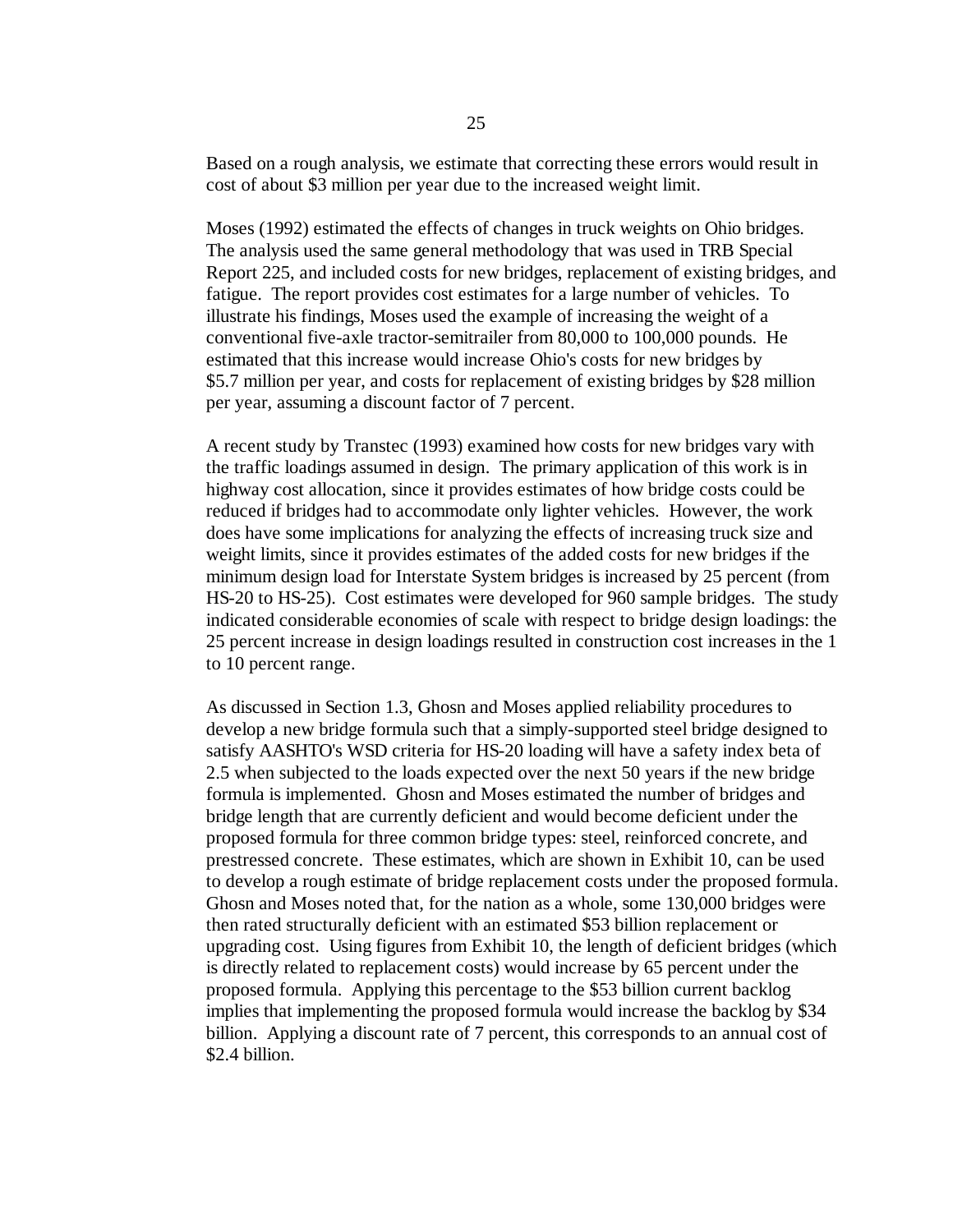Exhibit 10 Current Defiencies and Added Deficiencies Under Bridge Formula Proposed by Ghosn and Moses

 $\hat{\boldsymbol{\beta}}$ 

|                      |                                         |         | <b>Current Deficiencies</b> |        | <b>Added Deficiencies</b> |
|----------------------|-----------------------------------------|---------|-----------------------------|--------|---------------------------|
|                      | <b>Bridges Analyzed</b><br>Total No. of | Number  | $(000's$ of ft)<br>Length   | Number | $(000's$ of ft)<br>Length |
| Primary Highways     |                                         |         |                             |        |                           |
| Steel                | 41,140                                  | 1,738   | 119.3                       | 7,248  | 679.5                     |
| Reinf. Conc.         | 25,510                                  | 1,174   | 43.7                        | 2,346  | 124.4                     |
| Prestr. Conc.        | 26,474                                  | 1,264   | 95.6                        | 2,896  | 249.7                     |
| Non-Primary Highways |                                         |         |                             |        |                           |
| Steel                | 154,401                                 | 80,243  | 3,759.1                     | 18,742 | 1,234.5                   |
| Reinf. Conc.         | 81,671                                  | 21,510  | 652.8                       | 11,957 | 521.0                     |
| Prestr. Conc.        | 48,568                                  | 5,503   | 247.5                       | 6,079  | 378.9                     |
| Total                | 377,764                                 | 111,432 | 4,918.0                     | 49,268 | 3,188.0                   |
|                      |                                         |         |                             |        |                           |

Source: Ghosn and Moses

 $\bar{\beta}$ 

 $\label{eq:2.1} \frac{1}{\sqrt{2}}\int_{0}^{\infty} \frac{1}{\sqrt{2\pi}}\,d\mu_{\mu}$ 

 $\overline{26}$ 

 $\sim$   $\sim$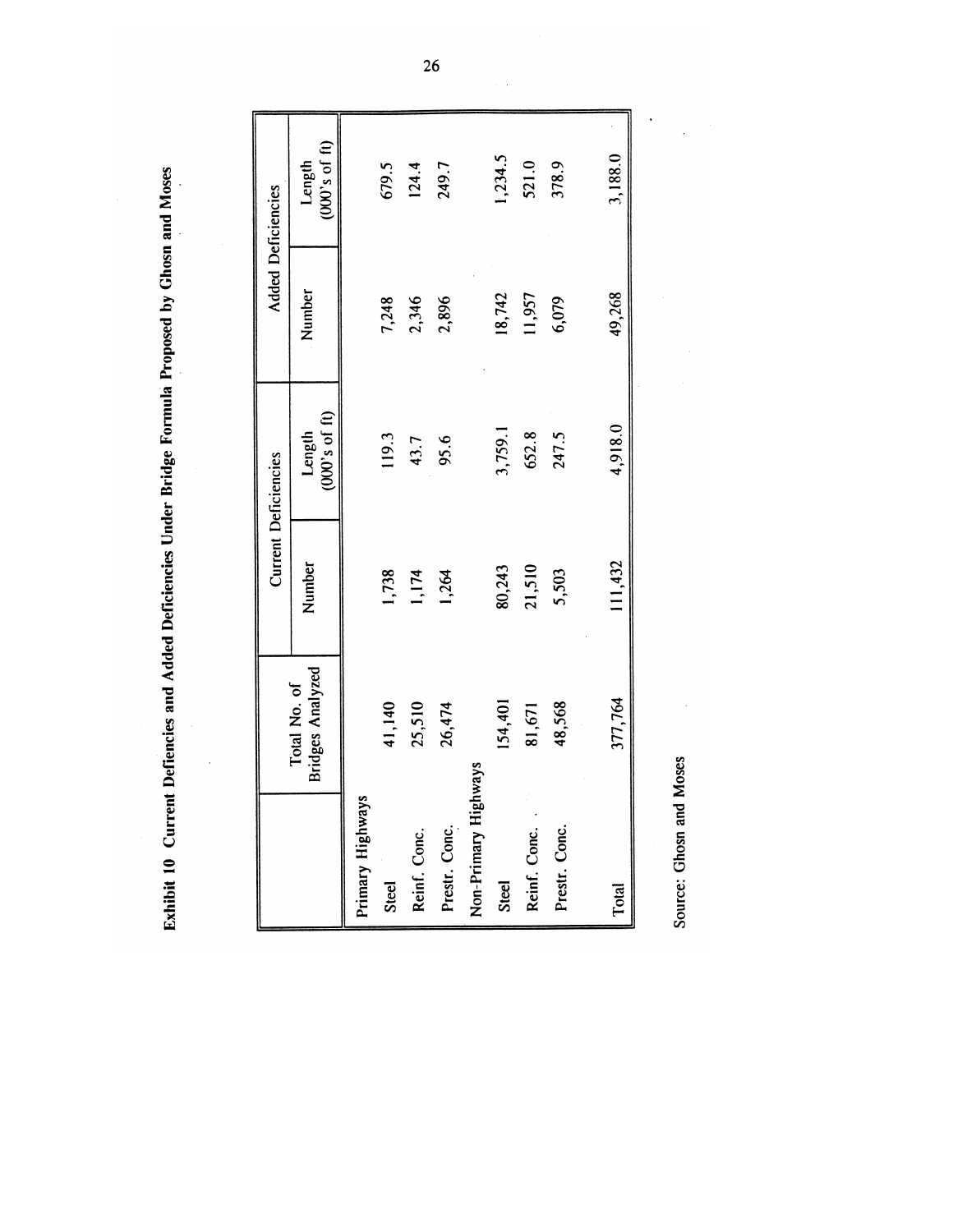#### **2.0 Knowledge Gaps and Research Needs**

- 1. Estimates of bridge costs were developed in past studies based on assumptions about permissible stress levels and information on the load-bearing capacity of bridges from the bridge inventory. It might be desirable to examine a sample of bridges in more detail, and to assess whether the assumptions and analytical procedures used in past studies might be understating or overstating bridge cost impacts.
- 2. Estimates of bridge costs should include delays to highway users during bridge replacement.
- 3. Bridge cost models should be developed that account explicitly for critical loading events on bridges, such as simultaneous presence of two or more heavy vehicles, likelihood of illegal overloads, dynamic effects, and the positions of trucks on bridges.
- 4. A key finding of TRB Special Report 225 was that new truck weight regulations should be evaluated on the basis of overall costs rather than arbitrary overstress criteria. Arbitrary assessments such as 5 percent overstress on HS-20 have no meaning in terms of either consistent reliability or impact costs.
- 5. More information is needed about the criteria used by states for determining bridge postings and bridge replacement practices. Surveys have indicated drastic differences among states, far beyond what would be expected due to state-to-state variations in bridge condition and traffic loadings.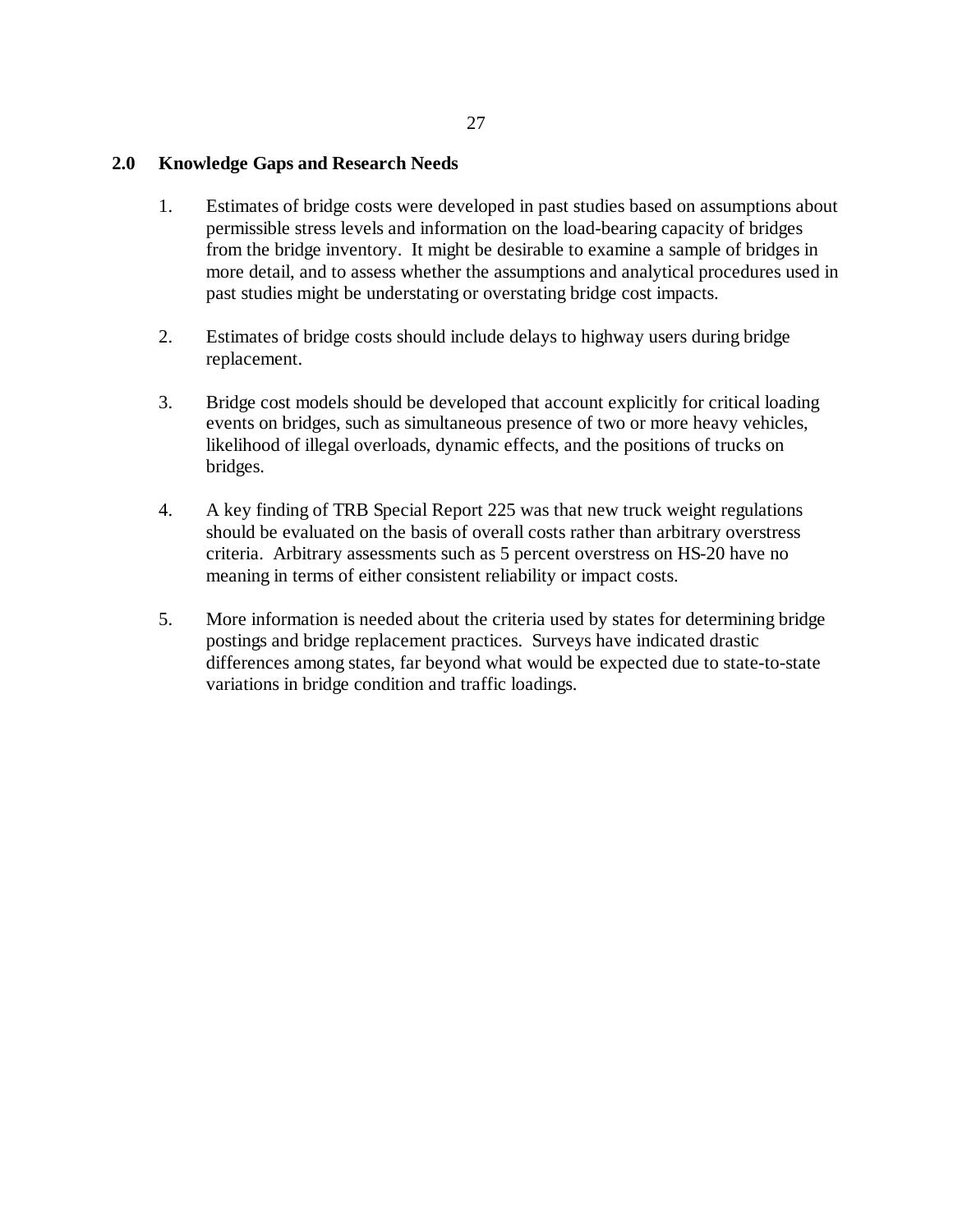#### 28

### **3.0 References for Bridges Working Paper**

### 1994

Government Accounting Office (GAO); *Longer Combination Trucks: Potential Infrastructure Impacts, Productivity Benefits, and Safety Concerns*; GAO/RCED-94-106; August 1994.

# 1993

Transtec; *Incremental Analysis of Bridge Construction Costs for a Sample of Typical Bridges*; submitted to FHWA; September 1993.

# 1992

Moses, Fred; *Truck Weight Effects on Bridge Costs*; submitted to Ohio DOT; Report No. FHWA/OH-93/001; July 1992.

# 1991

Ghosn and Moses; "Bridge Load Models and Truck Weight Regulations"; ASCE; 1991.

Mohammadi, Guralnick, and Polepeddi; *The Effect of Increased Truck Weights Upon Illinois Highway Bridges*; prepared for Illinois DOT by Illinois Universities Transportation Research Consortium; September 1991.

#### 1990

Transportation Research Board, Committee for the Truck Weight Study; *Truck Weight Limits: Issues and Options*; Special Report 225, 1990.

# 1989

Moses, Fred; *Effects on Bridges of Alternative Truck Configurations and Weights*; final report submitted to Transportation Research Board under NCHRP Contract No. HR 2- 16(b); September 30, 1989.

# 1987

James, Zimmerman, and McCreary; "Effects of Overloads on Deterioration of Concrete Bridges"; presented at TRB Annual Meeting; January 1987.